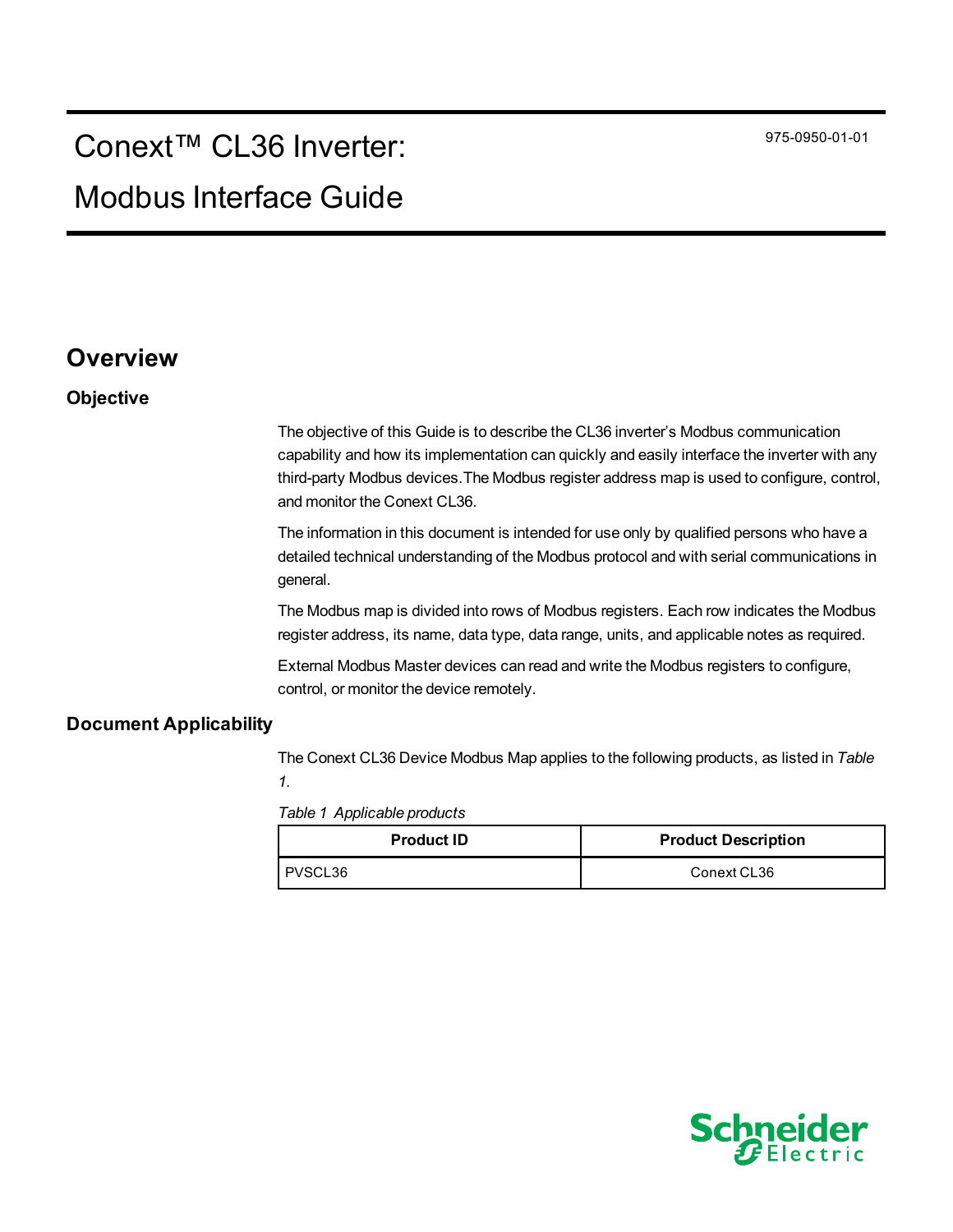# **DANGER**

#### <span id="page-1-0"></span>**RISK OF FIRE, ELECTRIC SHOCK, EXPLOSION, AND ARC FLASH**

ThisGuideis in addition to, and incorporates by reference, the relevant product manuals for each product in the Conext CL36 inverter range. Before reviewing this Guide you must read the relevant product manuals. Unless specified, information on safety, specifications, installation, and operation is as shown in the primary documentation received with the product. Ensure you are familiar with that information before proceeding.

**Failure to follow these instructions will result in death or serious injury.**

# **WARNING**

#### **UNINTENDED OPERATION**

The use of this product with Modbus communications requires expertise in the design, operation, and programming of the device. Only qualified persons should program, install, alter, and commission this product. When writing values to the device, you must ensure other persons are not working with the device.

**Failure to follow these instructions can result in death, serious injury, or equipment damage**.

# **WARNING**

#### **LOSS OF CONTROL**

Do not assign the same address to two Modbus devices. The entire serial bus may behave unexpectedly if the master device cannot communicate with all the slave devices on the bus.

**Failure to follow these instructions can result in death, serious injury, or equipment damage**.

### **Abbreviations and Acronyms**

| <b>ASCII</b> | American Standard Code for Information Interchange |
|--------------|----------------------------------------------------|
| <b>CRC</b>   | Cyclic Redundancy Character                        |
| <b>DSP</b>   | Digital Signal Processing                          |
| HMI          | Human Machine Interface                            |
| ISO-fit      | <b>Isolation Fault</b>                             |
| <b>LCD</b>   | Liquid Crystal Display                             |
| <b>MPP</b>   | <b>Maximum Power Point</b>                         |
| PV           | Photovoltaic                                       |
| <b>RTU</b>   | <b>Remote Terminal Unit</b>                        |
| <b>SPD</b>   | Surge Protective Device                            |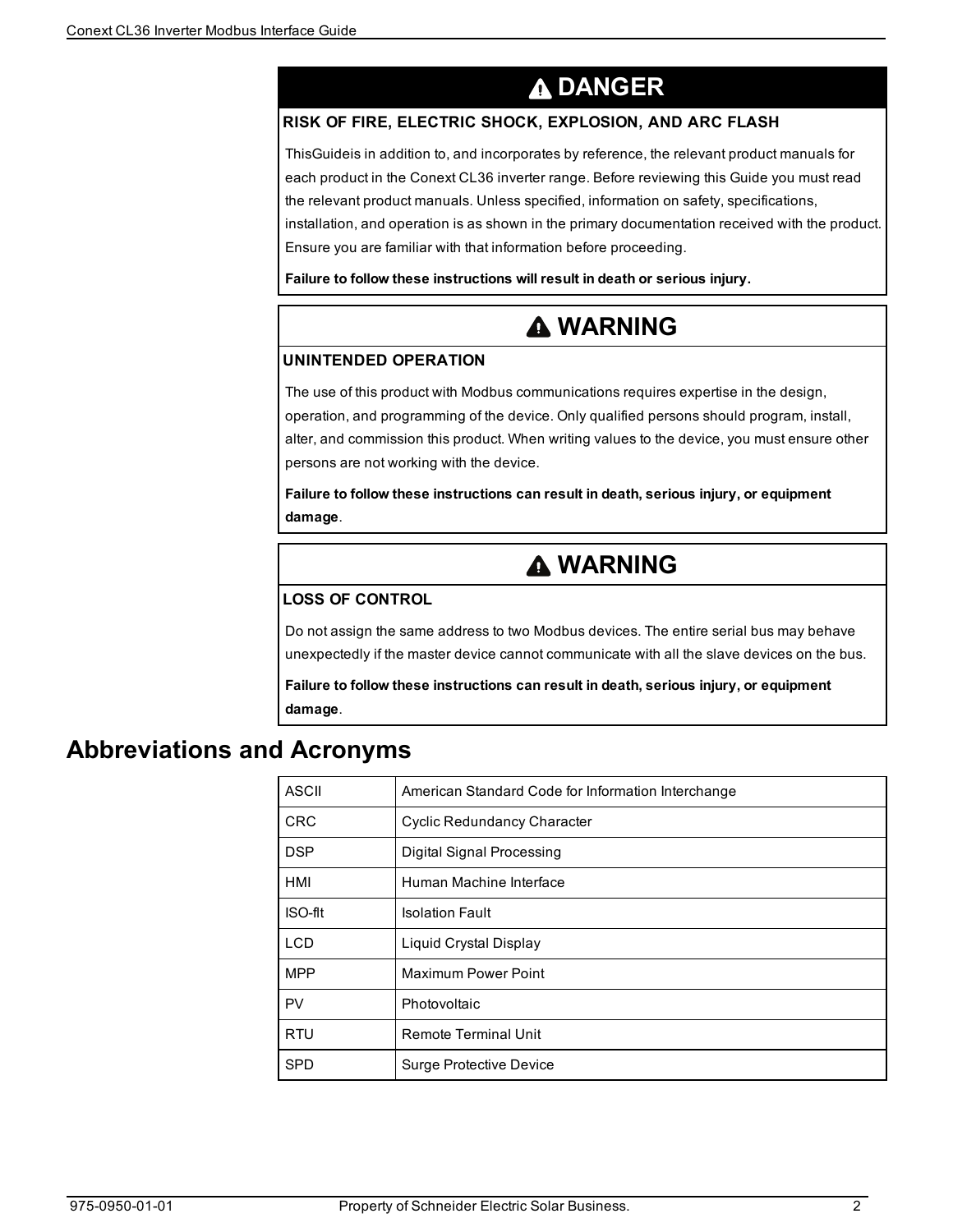### **Introduction**

Modbus is a simple and robust open communication protocol used to provide interoperability between products from many different vendors.

The CL36 inverter performs Modbus communications according to the Modbus register definition.

#### **Key Points**

- The inverter can communicate via the RS-485 serial communication only. The RS-485 allows for multiple devices on the same bus and same network.
- n All communications on the network conform to a master/slave scheme. The master can be a data logger or any monitoring solution. In this scheme, information and data are transferred between a Modbus master and up to 31 slave devices.
- n The master device initiates and controls all the information transfer on the Modbus serial bus network. There is only one master for any Modbus network.
- A slave device never initiates a communication sequence, and must remain silent unless addressed specifically by the master.
- n All the communication activity on the Modbus serial bus network occurs in the form of packets. A packet is a serial string of up to 255 8-bit bytes.
- n All packets transmitted by the master are requests. All the packets transmitted by a slave are responses.
- At most, one slave can respond to a single request from a master.

### **Related Documents**

- <sup>n</sup> *Conext CL36 Owners Guide (document number: 975-0811-01-01)*
- <sup>n</sup> *Modbus Application Protocol Specification (from www.modbus.org, version 1.1b)*
- <sup>n</sup> *Modbus over Serial Line Specification and Implementation Guide (from www.modbus.org, version 1.02)*
- <sup>n</sup> *SunSpec Information Model Specification (document number: 12041, version 1.9).*
- <sup>n</sup> *SunSpec Inverter Models (document number: 12020, version 1.5 DRAFT).*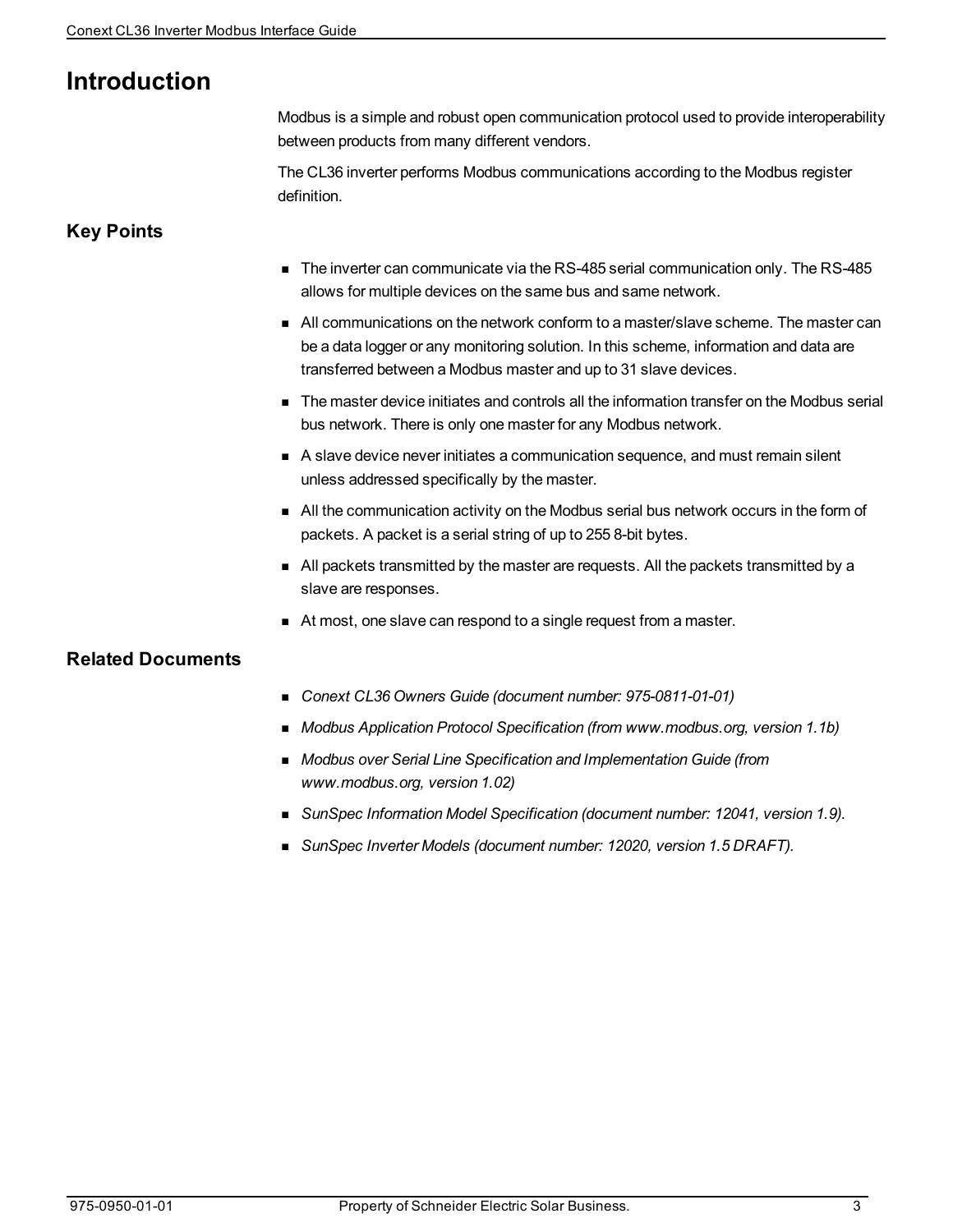### **Modbus Physical Layer**

The Conext CL36 inverter supports the Modbus communication protocol via the RS-485 physical interface. The location of the terminals on the communication card are shown below, where the RS-485 connection can be wired through RS-485 bus terminal connectors.

A switch on the communications card connects the 120 ohm terminating resistor where it is required. The terminating resistor is required at the start and end of a daisy chain.

#### **Modbus RS485 Connection**



*Figure 1 RS485 communication card connector*

| <b>NOTICE</b>                                                                                                                                                                                |  |
|----------------------------------------------------------------------------------------------------------------------------------------------------------------------------------------------|--|
| <b>RISK OF EQUIPMENT DAMAGE</b>                                                                                                                                                              |  |
| Make sure the other end of the Modbus (RS485) connection is also Modbus (RS485).<br>Connection to any other type of communication port, such as Ethernet, may result in<br>equipment damage. |  |
| Install a suitably rated surge protection devices on the RS485 line.                                                                                                                         |  |
| Failure to follow these instructions can result in equipment damage.                                                                                                                         |  |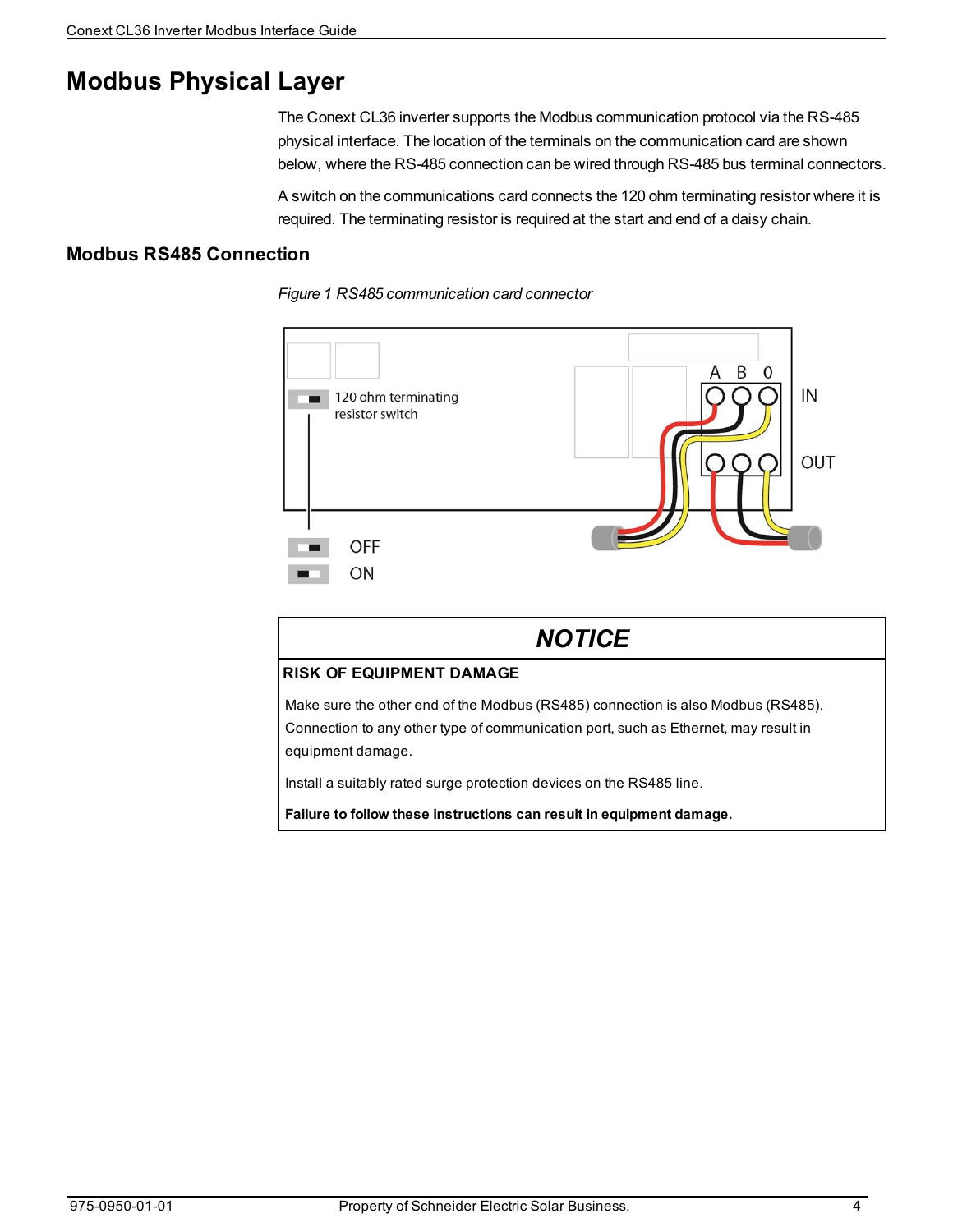### **Modbus RS485 Daisy Chain Connection**

The RS-485 bus is a multi-drop bus and can be implemented as a daisy chain as shown below. The RS485 Bus terminals and connectors are provided to ease the daisy chain connection. Either port can be connected to the upstream or downstream devices.

#### *Figure 2 Modbus daisy chain illustration*



#### **NOTE:**

- <sup>n</sup> Using the incorrect pinout for the RS-485 cable and interchanging the GND pins may result in discontinuity on the network and poor communication.
- It is recommended to use 24 AWG, 1.5 STP cable with ferrules.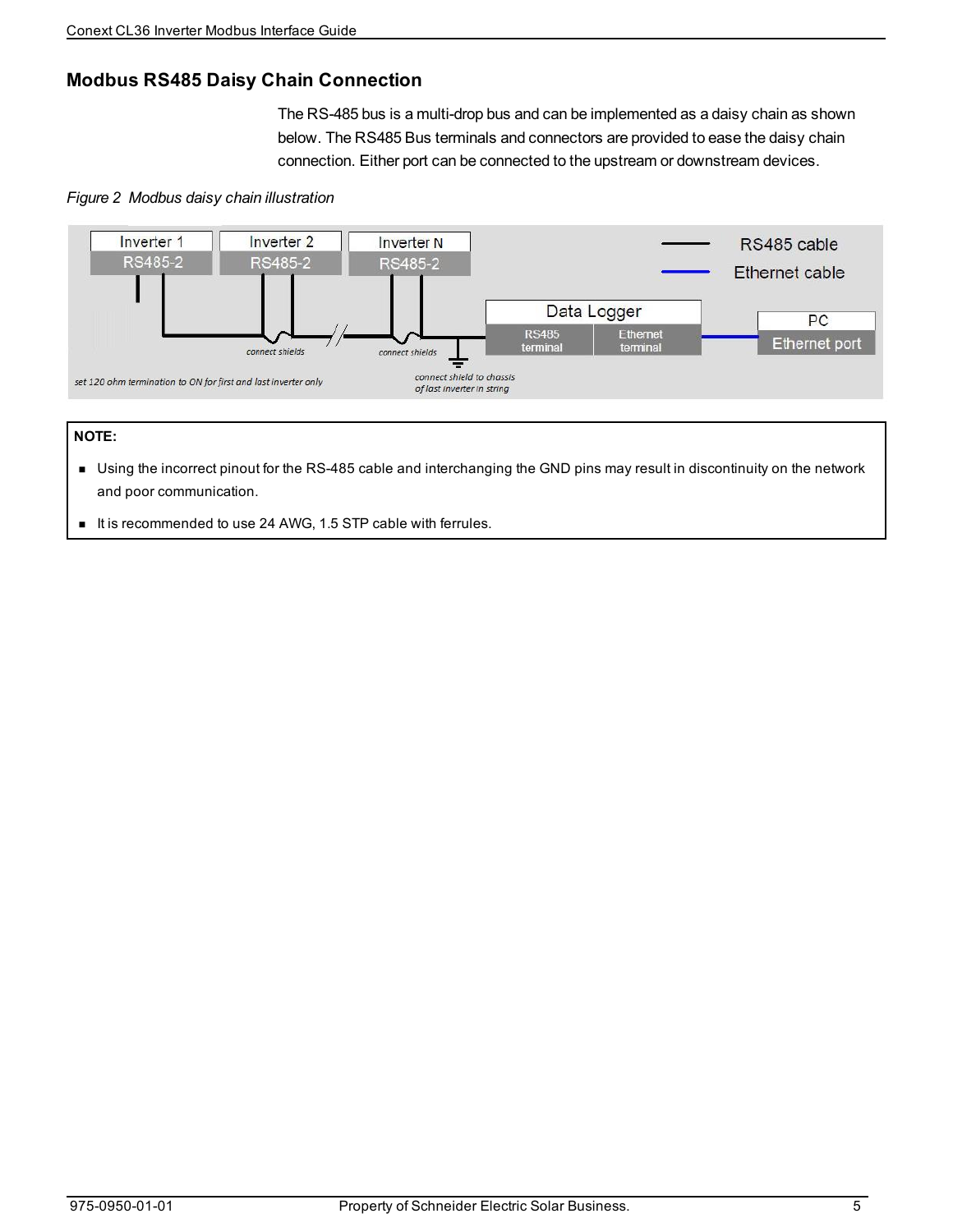# **Communication Parameters for RS485**

*[Table](#page-5-0) 2* shows the communication parameters used by the RS-485 Modbus interface on the inverter.

These parameters must be set identically on the Modbus Master device or PC program used to communicate with the inverter. To determine how to set the communication parameters of the Modbus Master device, see the documentation that accompanies the device.

| <b>Parameter</b>    | <b>Default Value</b>                | <b>Allowed Values</b> |
|---------------------|-------------------------------------|-----------------------|
| Baud rate           | 9600                                | 9600<br>19200         |
| Data bits           | 8                                   | 8                     |
| Stop bits           | 1                                   | 1                     |
| Parity              | None                                | None                  |
| Appliance interface | RS-485 two-wire cable<br>connection |                       |
| Slave address       |                                     | $1 - 247$             |

<span id="page-5-0"></span>*Table 2 Data format for the RS485 connection*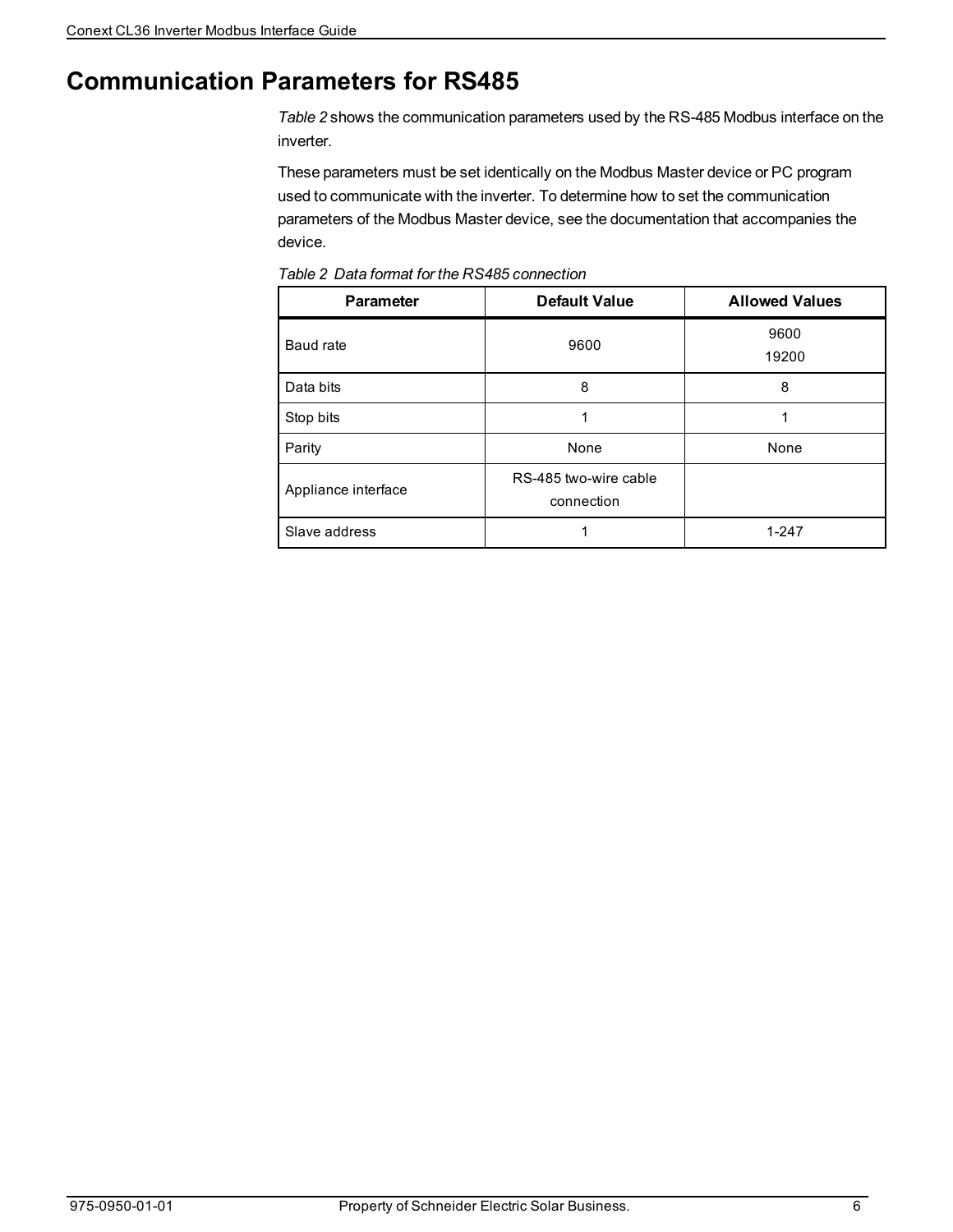# **Inverter Configuration**

### **Setting the Modbus Slave Address Through Conext CL36 HMI (Human Machine Interface)**

The Modbus slave address (or Inverter ID) must be unique for each device on the Modbus network. The Modbus slave address may be read and/or modified via the Conext CL36 HMI. The Conext CL36 inverter address is selected using the menus shown below. Once the desired Conext CL36 inverter address and baud rate is selected, press the back button to confirm the address and baud rate. The Conext CL36 inverter address can be any number between 1 and 247.



*Figure 3 Setting parameters using the ConextCL36 HMI*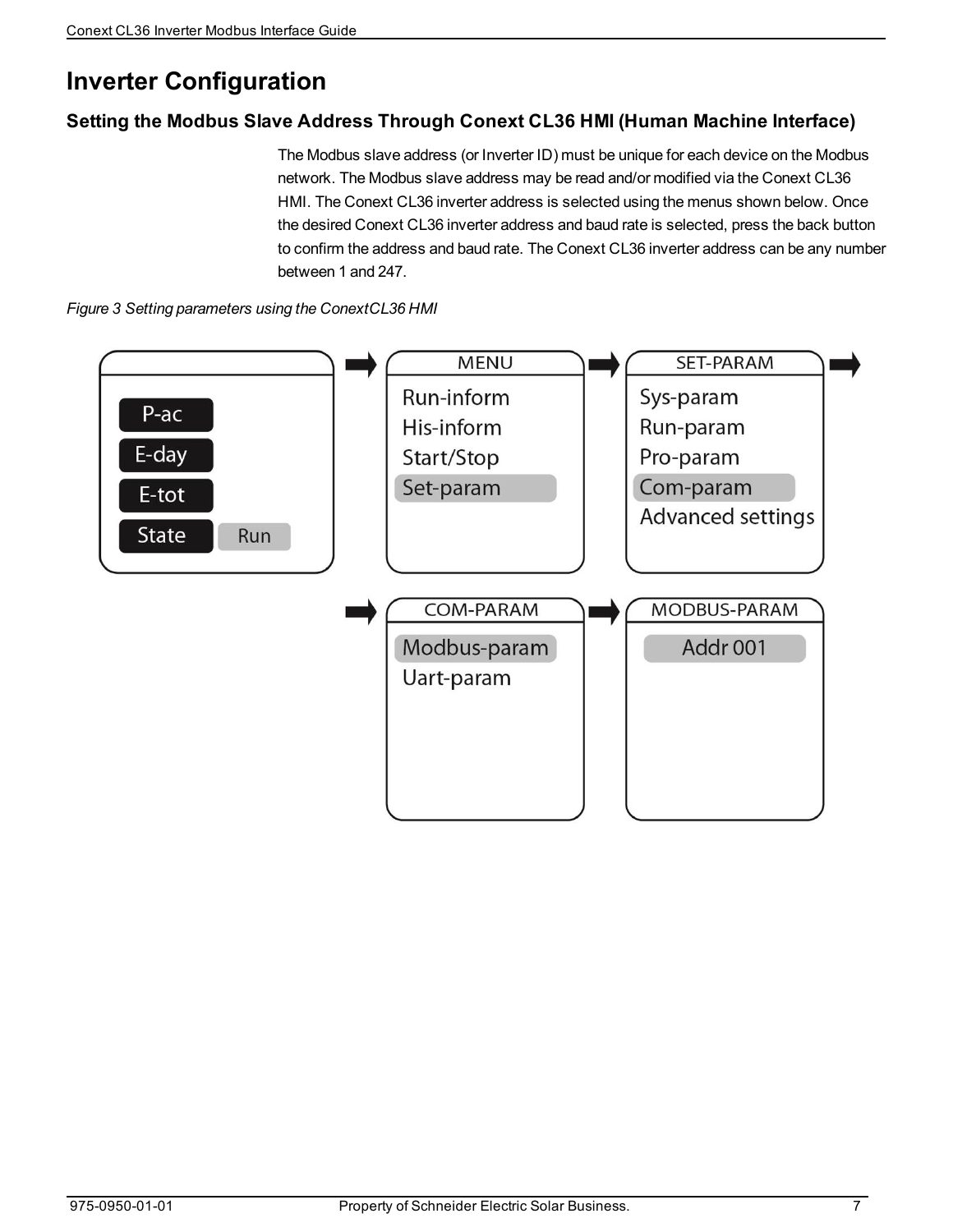## **Supported Modbus Data Types**

#### *Table 3 Modbus data types*

| Format             | Data Type                | Range                            |
|--------------------|--------------------------|----------------------------------|
| UINT <sub>16</sub> | 16-bit unsigned integer  | 0 to 65,535                      |
| INT <sub>16</sub>  | 16-bit signed integer    | $-32,768$ to $+32,767$           |
| UINT32             | 32-bit unsigned integer  | 0 to 4,294,967,295               |
| INT32              | 32-bit signed integer    | -2,147,483,648 to +2,147,483,647 |
| UINT8              | 8-bit unsigned character | $0$ to 255                       |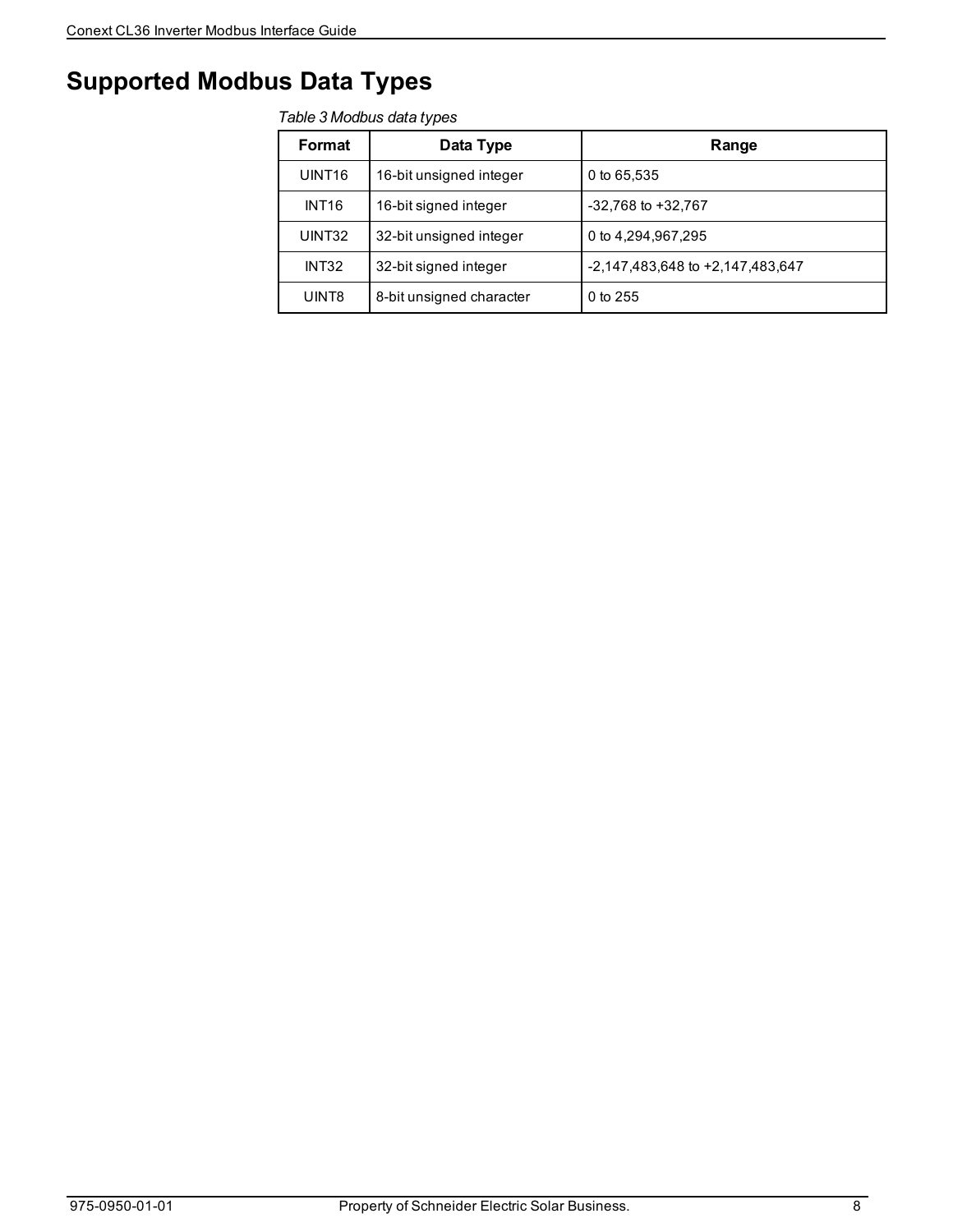# **Modbus RS485 Logical Layer**

### **Modbus Packet Structure**

Every Modbus packet consists of four fields:

- **B** Slave address field
- **Function field**
- Data field
- Error check field (checksum)

**NOTE:** The values shown in the packets are in hexadecimal format.

In *[Table](#page-8-0) 4* that shows the packet structure, the DATA field of the packet is shown in cells with white background.

<span id="page-8-0"></span>*Table 4 Modbus packet structure*

| <b>Address</b> | <b>Function Code</b> | Data | <b>Checksum</b> |
|----------------|----------------------|------|-----------------|
|----------------|----------------------|------|-----------------|

### **Slave Address Field** The slave address field of a Modbus packet is one byte in length and uniquely identifies the slave device involved in the transaction. Valid addresses range between 1 and 247. A slave device performs the command specified in the packet when it receives a request packet with the slave address field matching its own address. A response packet generated by the slave has the same value in the slave address field. **Function Field** The function field of a Modbus request packet is one byte in length and tells the addressed slave which function to perform. Similarly, the function field of a response packet tells the master what function the addressed slave has just performed. **Data Field** The data field of a Modbus request is of variable length, and depends on the function. This field contains information required by the slave device to perform the command specified in a request packet or data being passed back by the slave device in a response packet. Data in this field is contained in 16-bit registers. Registers are transmitted in the order of high-order byte first, low-order byte second. **Example:** A 16-bit register contains the value 0x12AB. This register is transmitted:  $\blacksquare$  High order byte = 0x12  $\blacksquare$  Low order byte = 0xAB This register is transmitted in the order 12 AB.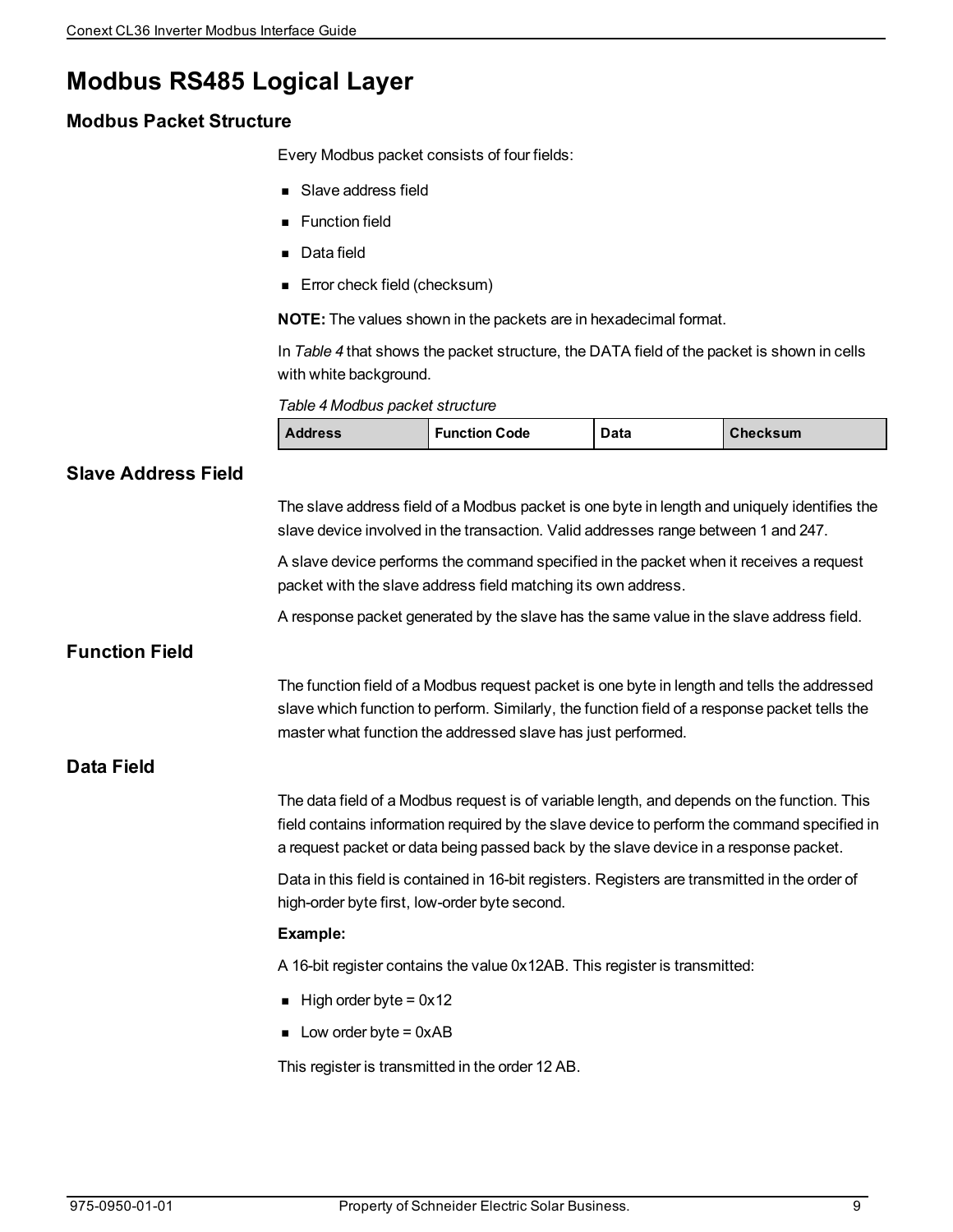### **Error Check Field (Checksum)**

The checksum field lets the receiving device determine if a packet is corrupted with transmission errors. In Modbus RTU mode, a 16-bit Cyclic Redundancy Check (CRC-16) is used.

The sending device calculates a 16-bit value, based on every byte in the packet, using the CRC-16 algorithm. The calculated value is inserted in the error check field.

The receiving device performs the calculation, without the error check field, on the entire packet it receives. The resulting value is compared to the error check field. Transmission errors are indicated when the calculated checksum does not equal the checksum stored in the incoming packet. The receiving device ignores a bad packet.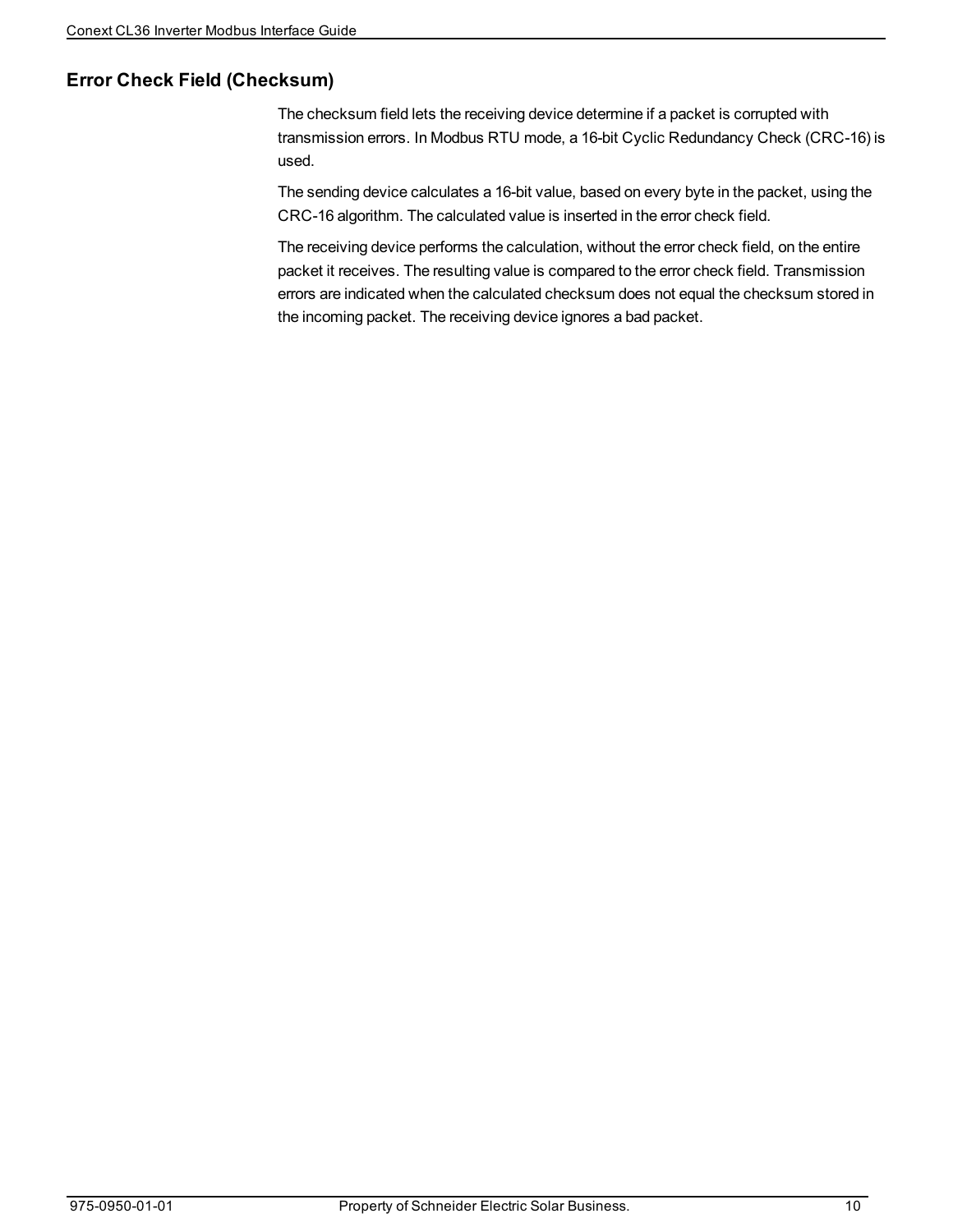### **Packet Communications**

<span id="page-10-1"></span>This section describes the Modbus functions supported by the inverter.

*Table 5 Data format for the RS485 connection*

| <b>Function</b><br>(Decimal<br>/Hex) | Meaning                        | Action                                                                                                                                   | See                                                                 |
|--------------------------------------|--------------------------------|------------------------------------------------------------------------------------------------------------------------------------------|---------------------------------------------------------------------|
| 03/03h                               | Read<br>Holding<br>Registers   | Reads a value from one or more<br>consecutive holding registers in the<br>inverter.                                                      | Function 03: Read<br><b>Holding Registers</b><br>Example on page 11 |
| 04/04h                               | Read Input<br>Registers        | This function code is used to read from 1<br>to 125 contiguous input registers in a<br>remote device. Input registers are read-<br>only. |                                                                     |
| 06/06h                               | Write<br>Holding<br>Registers  | Writes a value into one holding register<br>in the inverter.                                                                             | Function 06h                                                        |
| 16/10h                               | Write<br>Multiple<br>Registers | Writes a value into one or more<br>consecutive holding registers in the<br>inverter.                                                     | Function 16: Write Multiple<br>Registers. Example on<br>page 12     |

#### <span id="page-10-0"></span>**Function 03: Read Holding Registers Example**

To read the inverter parameter values, a master must send the slave device (inverter) a Read Holding Registers request packet.

The Read Holding Registers request packet specifies a start register and number of registers to read (you can read one or more registers). The start register may be from 0 to 65535 (0xFFFF).

**NOTE:** Addresses are 0-based ("on the wire" addressing) and not 1-based ("traditional" addressing).

The inverter responds with a packet containing the values of the registers in the range defined in the request.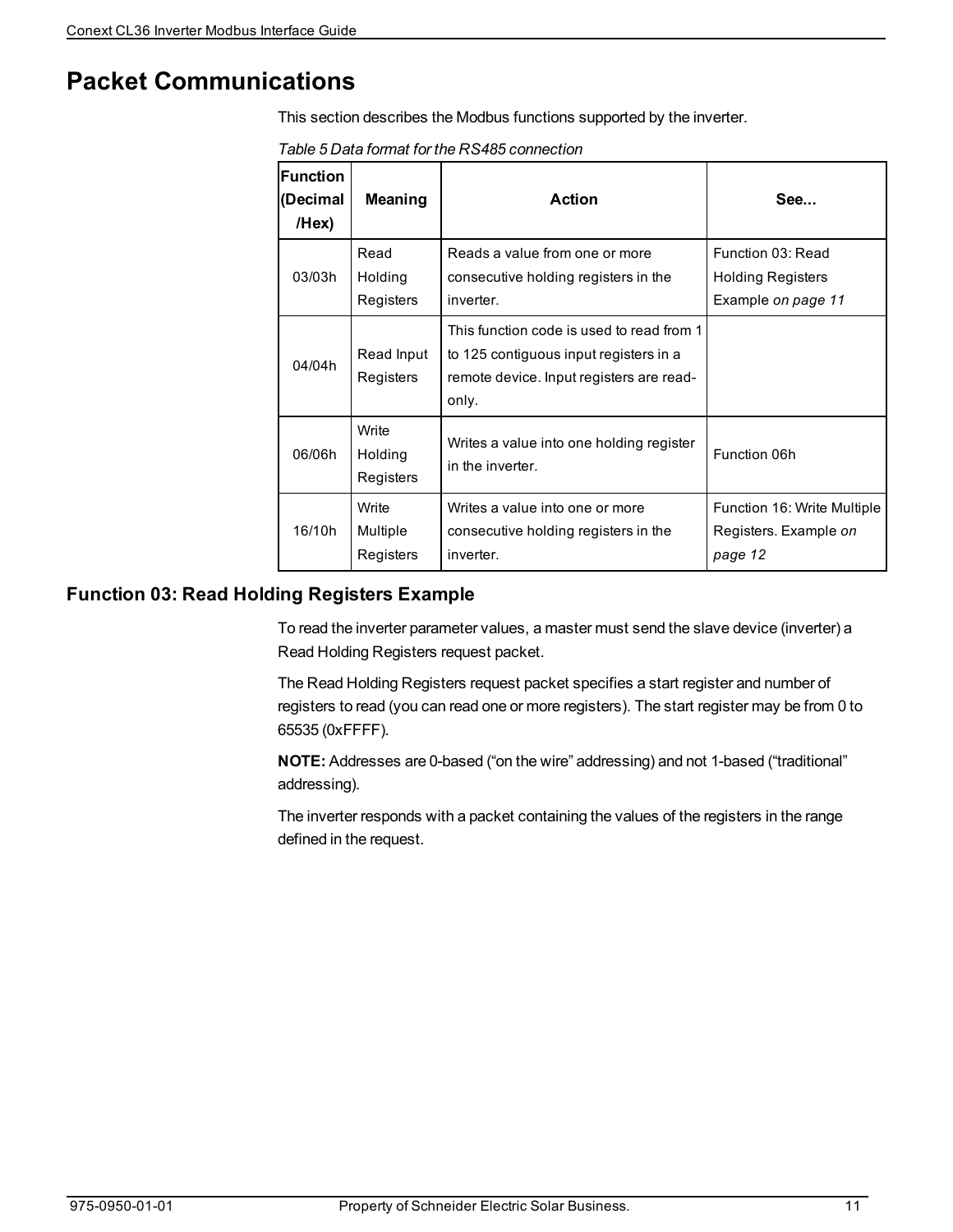*Table 6 Read holding registers packet structure*

| <b>Request packet</b><br>(master to slave) | <b>Response packet</b><br>(slave to master) |
|--------------------------------------------|---------------------------------------------|
| Unit ID/slave address (1 byte)             | Unit ID/slave address (1 byte)              |
| 03 (function code) (1 byte)                | 03 (function code) (1 byte)                 |
| Start register (sr) (2 bytes)              | Byte count $(2 \times nr)$ (1 byte)         |
| # of registers to read (nr) (2 bytes)      | First register in range (2 bytes)           |
| <b>CRC</b> checksum                        | CRC checksum (2 bytes)                      |

#### **Example**

The inverter is configured as a Modbus slave device with slave address 5. The master requests to read the grid voltage. This parameter is made available in the Modbus map at address 0x138F with a scaling factor of 0.1.

*Table 7 Request packet*

| <b>Slave</b> | <b>Function</b> | <b>Start register</b> |    | # of registers (3) |    | <b>CRC Checksum</b> |    |
|--------------|-----------------|-----------------------|----|--------------------|----|---------------------|----|
| 05           | 03              | 13                    | 8F | 00                 | 01 | B <sub>0</sub>      | E1 |

#### *Table 8 Response packet*

| <b>Slave</b> | <b>Function</b> | <b>Byte</b><br>count | <b>Register 1</b> |    | <b>CRC</b> checksum |    |
|--------------|-----------------|----------------------|-------------------|----|---------------------|----|
| 05           | 03              | 02                   | 03                | E8 | 49                  | 3A |

The master retrieves the data from the response:

Register  $0x138F: 0x03EA = 1000$ 

### <span id="page-11-0"></span>**Function 16: Write Multiple Registers Example**

The Write Multiple Registers command packet allows a Modbus master to configure or control the slave inverter.

A Write Multiple Registers data-field request packet contains a definition of a range of registers to write to, and the values that are written to those registers.

The slave inverter responds with a packet indicating that a write was performed to the range of registers specified in the request.

The Preset Multiple Registers request and response packet formats are shown in the following example transaction.

*Table 9 Preset Multiple Registers packet structure*

| <b>Request packet</b><br>(master to slave) | Response packet<br>(slave to master) |
|--------------------------------------------|--------------------------------------|
| Unit ID/slave address (1 byte)             | Unit ID/slave address (1 byte)       |
| 16 (function code) (1 byte)                | 16 (function code) (1 byte)          |
| Start register (sr) (2 bytes)              | Start register (sr) (2 bytes)        |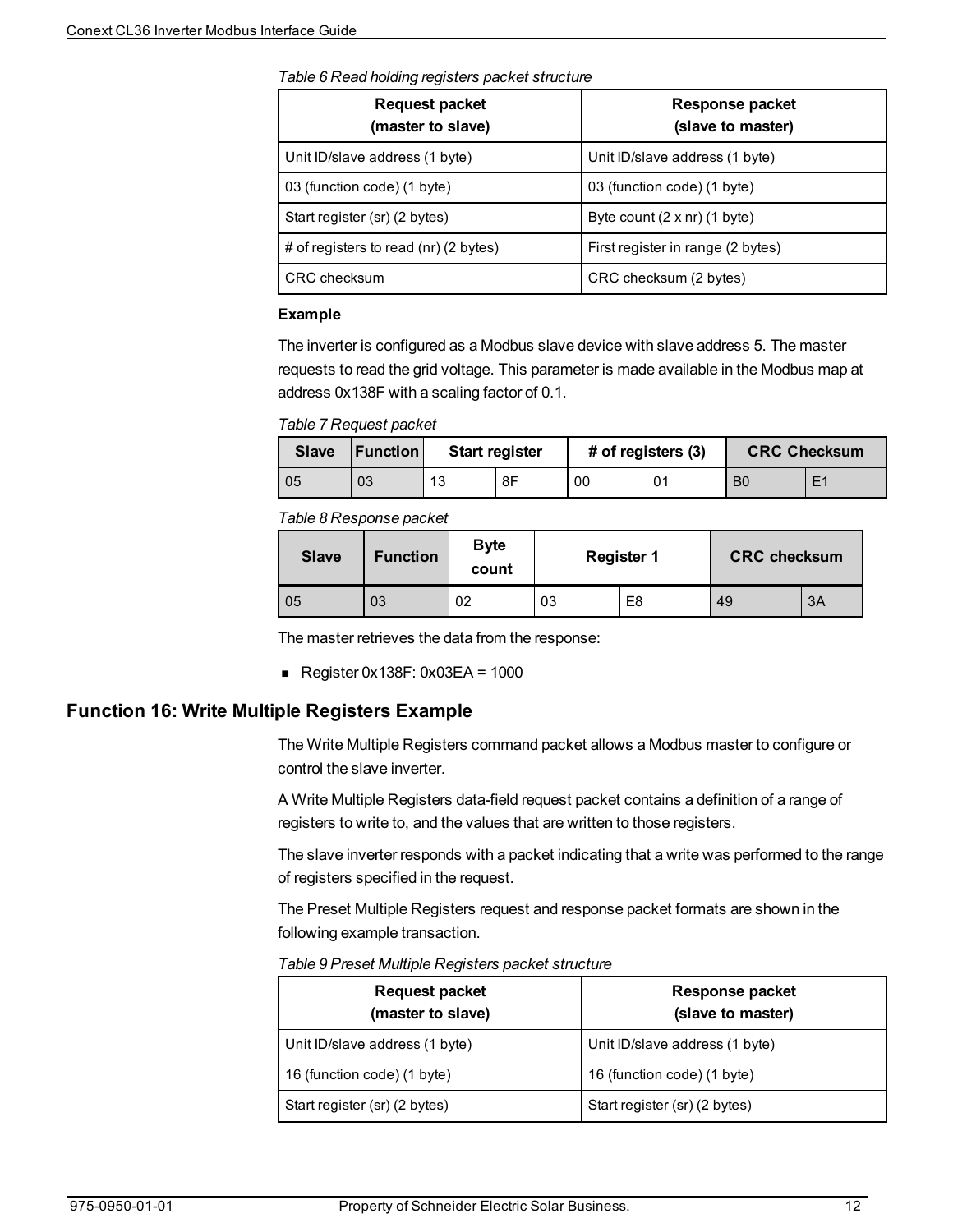| # of registers to write (nr) (2 bytes) | # of registers written (nr) (2 bytes) |
|----------------------------------------|---------------------------------------|
| Byte count $(2 \times nr)$ (1 byte)    | CRC checksum (2 bytes)                |
| First register in range (2 bytes)      |                                       |
| Second register in range (2 bytes)     |                                       |

**NOTE:** Except for the register data fields, the Preset Registers Response packet has the same fields as the Read Registers Request packet.

#### **Example**

Under "Active Power Control" section enable the "power limitation switch" and write the required value to "power limitation setting" registers of the inverter at Modbus address 05 (0x05).

The power limitation switch and power limitation setting are available at the registers start from 0x138E.

The value 0xAA enables the Power limitation switch to ON condition and value of 0226h reduces the active power percentage to 55%.

The tables below show the request packet and response from inverter.

#### *Table 10 Request packet*

| <b>Slave</b> | <b>Function</b><br>(Hex) | <b>Start</b> | register | # of<br>registers | <b>Byte</b><br>count | <b>Register 1</b> |            | <b>CRC</b> | <b>Checksum</b> |
|--------------|--------------------------|--------------|----------|-------------------|----------------------|-------------------|------------|------------|-----------------|
| 05           | 10                       | 13           | 8E       | 0002              | 04                   | 0x0<br>0AA        | 0x0<br>226 | 16         | D <sub>9</sub>  |

#### *Table 11 Response packet*

| <b>Slave</b> | Function | <b>Start register</b> |    | # of registers (3) |    | <b>CRC Checksum</b> |                |
|--------------|----------|-----------------------|----|--------------------|----|---------------------|----------------|
| 05           | 10       | 13                    | 8Ε | 00                 | 02 | 24                  | E <sub>3</sub> |

#### **Broadcasts over RS485**

Broadcast request packets from the master are supported. Broadcasts are valid only with Function code16 and 06, and are triggered by setting the slave address in the request packet to zero (0). All slaves will receive and execute the request, but will not respond.

**NOTE:** Broadcast is valid only on RS485 Modbus connection and after the broadcast, it is recommended to read back the registers and confirm the values written are valid.

#### **Modbus Data Types**

This section describes the data types supported by the inverter. The available formats may vary, depending on your inverter type and firmware.

*Table 12 Modbus data types*

| Format             | Data type               | Range                  |  |  |  |
|--------------------|-------------------------|------------------------|--|--|--|
| UINT <sub>16</sub> | 16-bit unsigned integer | 0 to 65,535            |  |  |  |
| INT <sub>16</sub>  | 16-bit signed integer   | $-32,768$ to $+32,767$ |  |  |  |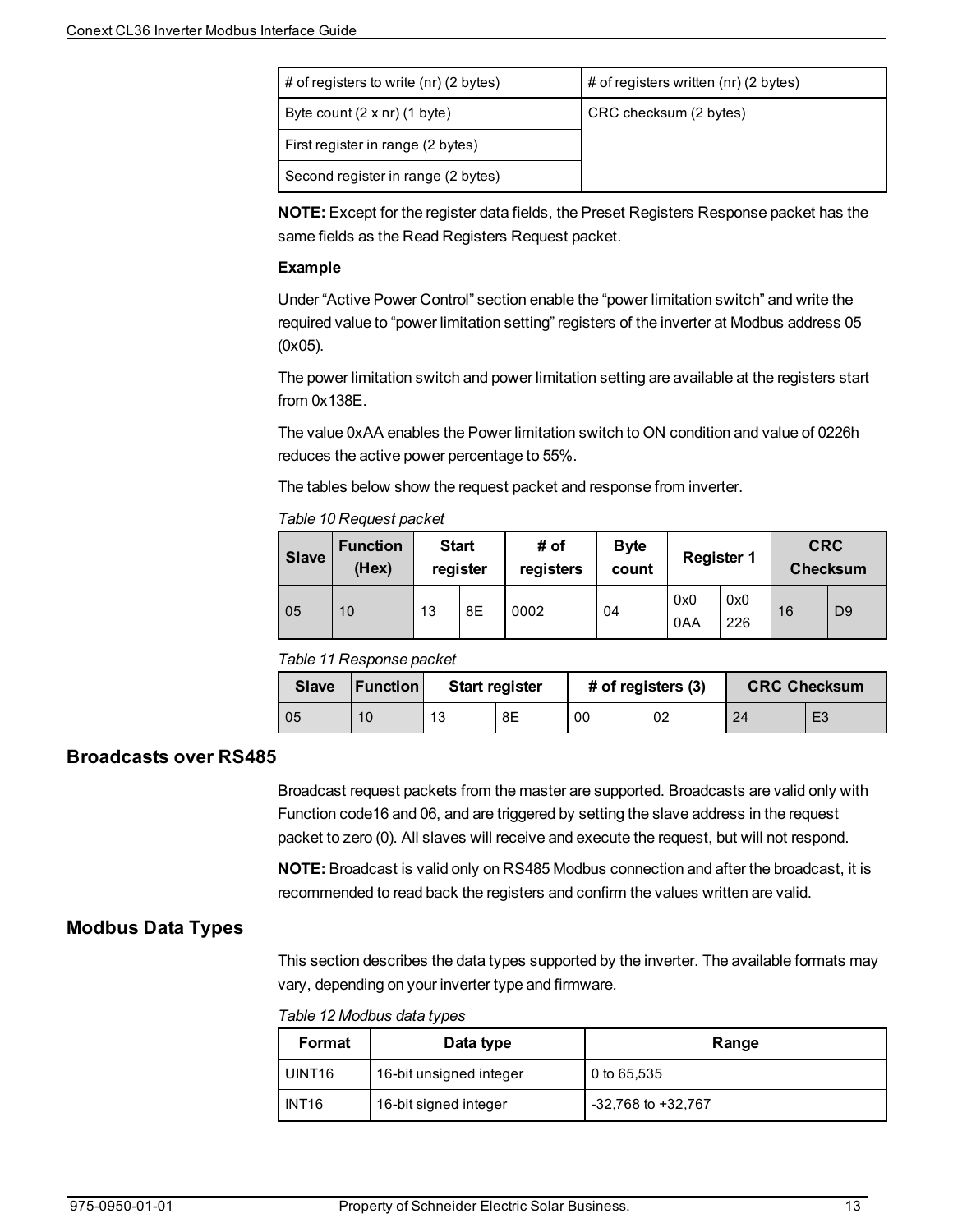| UINT32 | 32-bit unsigned integer  | l 0 to 4,294,967,295             |
|--------|--------------------------|----------------------------------|
| INT32  | 32-bit signed integer    | -2,147,483,648 to +2,147,483,647 |
| UINT8  | 8-bit unsigned character | l 0 to 255                       |

#### **16-bit Integer Format**

The unsigned and signed 16-bit integer formats are the smallest addressable units when using the Modbus protocol. Each input register to the module corresponds to one 16-bit Modbus holding register output.

#### **32-bit Integer Format**

To accommodate values that can reach beyond the 16-bit range, the Modbus Slave module provides a 32-bit integer format as an output option.

A 32-bit register is passed via communications as two 16-bit registers—one high-order register and one low-order register.

#### **High-order register**

■ register<sub>high</sub> = value/65536

#### **Low-order register**

e register $_{low}$  = value modulus 65536

#### **Example on unsigned 32-bit**

The "Energy production Lifetime" is a 32-bit value and stored across two modbus registers at an address 0x138B as shown.

Assume the value is 234591 is stored in unsigned 32-bit integer format:

- Register $_{\text{low}(0\times138\text{B})}$  = 0x945F
- Register $_{\text{hiah}(0\times138C)}$  = 0x0003
- value = register<sub>high</sub> x 65536 + register<sub>low</sub>
- $\blacksquare$  234591 = 0x0003945F

#### **8-bit Unsigned Character Format**

The 8-bit Unsigned Character format is used to encode ASCII strings within the Modbus registers.

The characters are stored in the order they occur within the string, and populate the Most Significant Byte (MSB) of the Modbus 16-bit register followed by the Least Significant Byte (LSB) of the Modbus 16-bit register. For example, the ASCII string "LCD\_CL36".

*Table 13 Modbus ASCII string encoding example*

|        | <b>Register 1</b> |        | <b>Register 2</b> | <b>Register 3</b> |    |  |
|--------|-------------------|--------|-------------------|-------------------|----|--|
| 0x1359 |                   | 0x135A |                   | 0x135B            |    |  |
| 4C     | 43                | 44     | 5F                | 43                | 4C |  |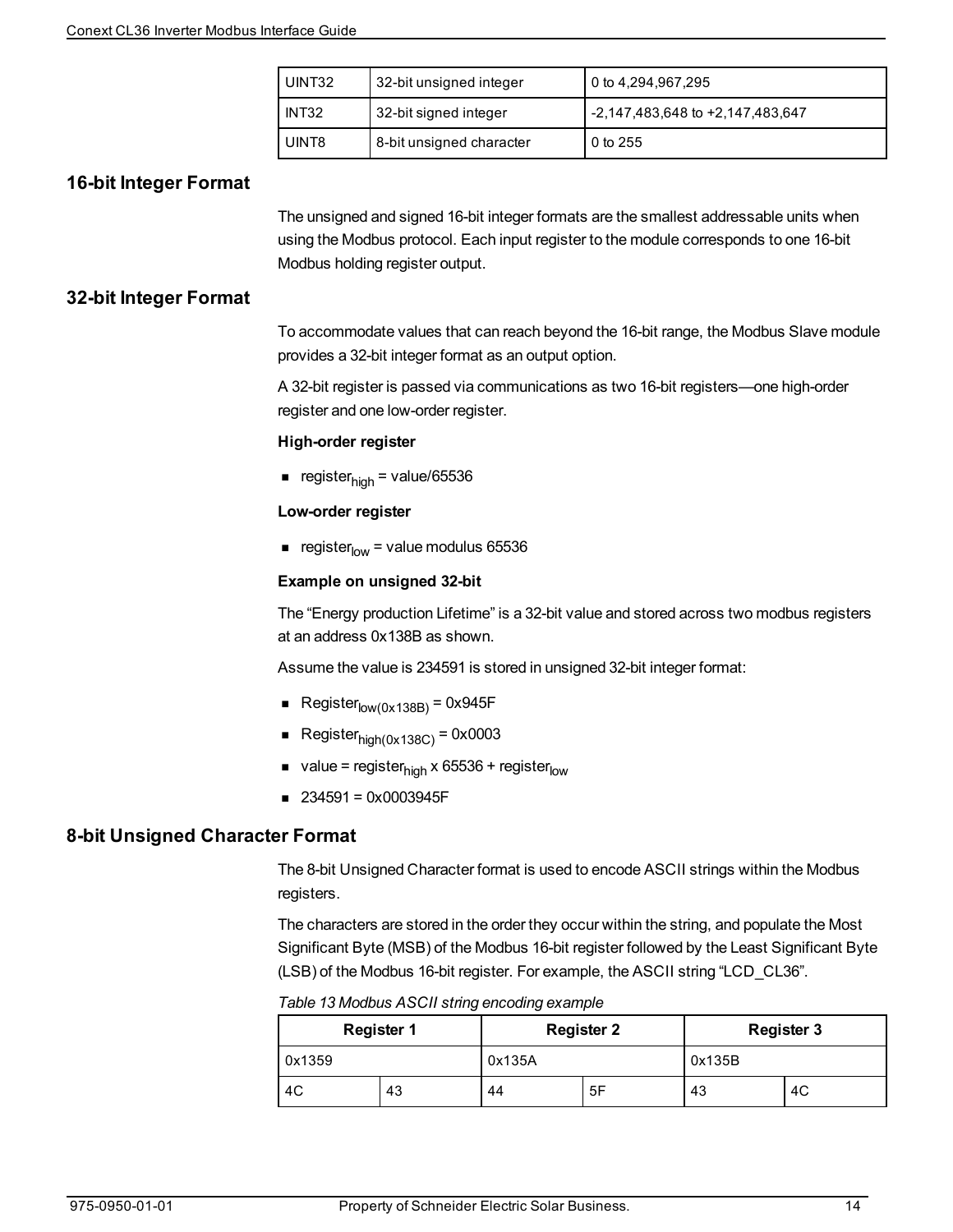#### **Modbus Error Responses**

If the inverter receives an unsupported Modbus request, it returns an exception response informing the Modbus master of the nature of the error.

The Modbus Error Response message has two fields that differentiate it from a normal response: Function Code Field and Data Field.

#### **Function Code Field**

In a normal response, the inverter echoes the function code of the original request in the function code field of the response. All the function codes have a most-significant bit (MSB) of 0 (their values are all below 0x80).

In an exception response, the inverter sets the MSB of the function code to 1. This makes the function code value in an exception response exactly 0x80 higher than the value for a normal response. For example, a normal response of 0x03 (Read Holding Registers), becomes 0x83 (Unable to Read Holding Registers).

#### **Data Field**

In an error response, the inverter uses the data field of the response packet to return an error code to the Modbus Master. Four error codes are supported, as shown in the table below.

| Error<br>code | Error name                 | <b>Error description</b>                                                                                                                                                                |
|---------------|----------------------------|-----------------------------------------------------------------------------------------------------------------------------------------------------------------------------------------|
| 01            | Illegal<br><b>Function</b> | The inverter does not support the function code specified in the<br>Modbus Request Packet.                                                                                              |
| 02            | Illegal<br>Address         | The address range specified in the Modbus Request Packet contains<br>an illegal register address.<br><b>NOTE:</b> Refer to Table 5 for supported function                               |
| 03            | Illegal Data<br>Value      | The Modbus Request Packet contains an illegal number of bytes in<br>the data field.<br><b>NOTE:</b> All unused address contains a value 0xFF and no exception<br>occurs in Conext CL36. |
| 04            | Slave Device<br>Failure    | An unrecoverable error occurred while the inverter (slave) was<br>attempting to perform the requested action                                                                            |

*Table 14 Modbus error codes*

### **Registers**

This section describes the Modbus registers for the Conext CL36.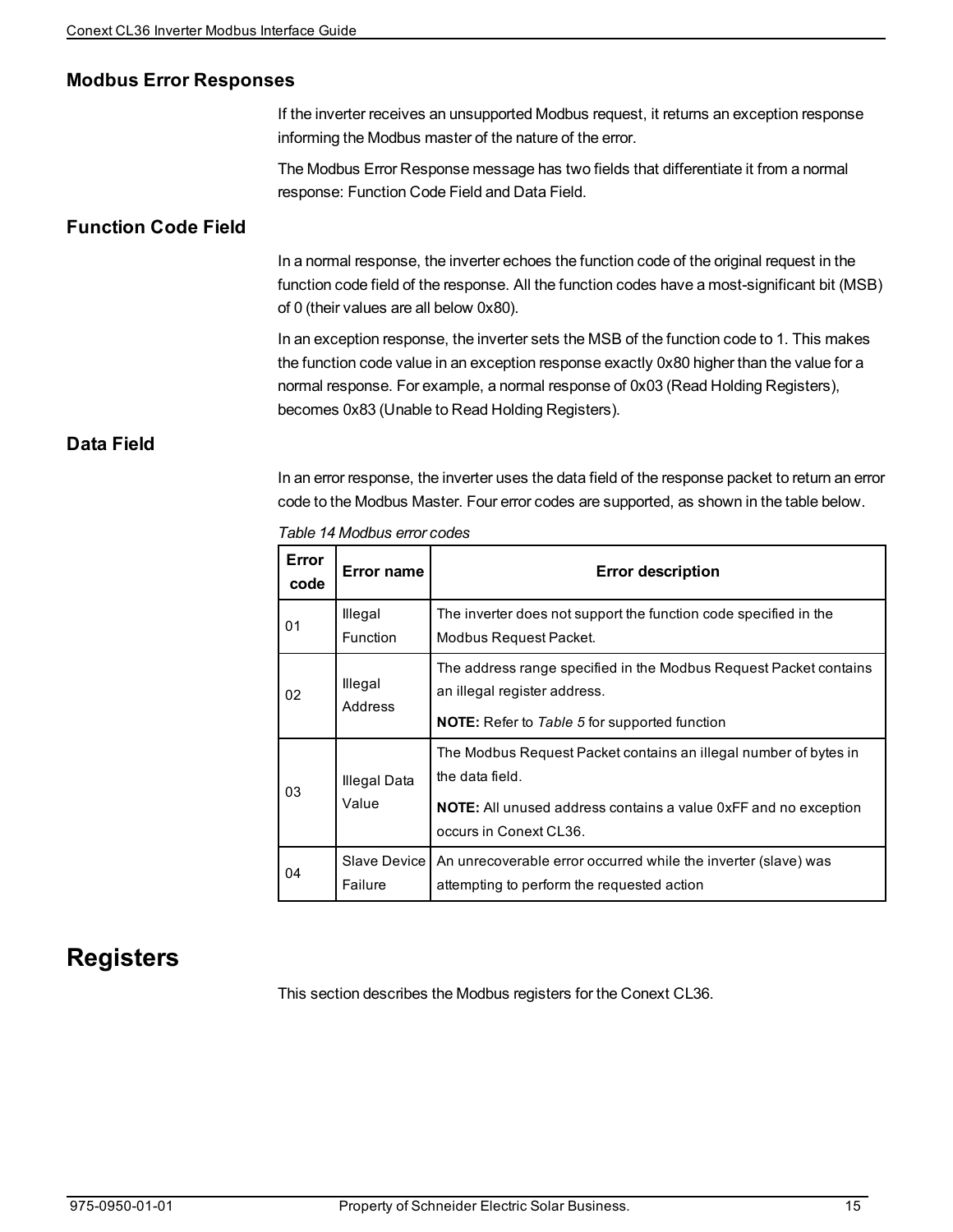### **Section 1: Operation Variables**

Read operation variables using Modbus function code 0x04

*Table 15 Operation variables - Modbus addresses and registers*

| <b>Modbus</b><br><b>Address</b> | <b>Register Description</b>                   | <b>Data</b><br><b>Type</b> | Data Range/<br><b>Default Value</b> | <b>Units</b> | <b>Notes</b>                                              |
|---------------------------------|-----------------------------------------------|----------------------------|-------------------------------------|--------------|-----------------------------------------------------------|
| 0x1355                          | Protocol No.                                  | U32                        |                                     |              |                                                           |
| 0x1357                          | Protocol ver.                                 | U32                        |                                     |              |                                                           |
| 0x1359                          | <b>LCD Software Version</b>                   | str <sub>30</sub>          |                                     |              | Data type: UTF-8<br>Example: LCD_CL36_Vxx_Vxx_<br>$X_{X}$ |
| 0x1368                          | DSP software version                          | str30                      |                                     |              | Example: MDSP_CL36_Vxx_Vx_<br>X                           |
| 0x137D                          | SN (Serial Number)                            | str <sub>10</sub>          |                                     |              | Data type: UTF-8<br>A180530785                            |
| 0x1387                          | Device type code                              | U16                        |                                     |              | Value for Conext CL36                                     |
| 0x1388                          | Nominal output power                          | U16                        |                                     | 0.1 kW       |                                                           |
| 0x1389                          | Output type                                   | U16                        | 2:3P3L                              |              | $1 = 3P4L$ system<br>$2 = 3P3L$ system                    |
| 0x138A                          | Daily power yields                            | U16                        |                                     | 0.1<br>kWh   |                                                           |
| 0x138B                          | Total power yields                            | U32                        |                                     | kWh          |                                                           |
| 0x138D                          | Total running time                            | U32                        |                                     | h            |                                                           |
| 0x138F                          | Internal temperature                          | S16                        |                                     | 0.1<br>DegC  |                                                           |
| 0x1390                          | <b>Total Apparent Power</b>                   | U32                        |                                     | VA           |                                                           |
| 0x1392                          | DC voltage 1                                  | U16                        |                                     | 0.1V         |                                                           |
| 0x1393                          | DC current 1                                  | U16                        |                                     | 0.1A         |                                                           |
| 0x1394                          | DC voltage 2                                  | U16                        |                                     | 0.1V         |                                                           |
| 0x1395                          | DC current 2                                  | U16                        |                                     | 0.1A         |                                                           |
| 0x1396                          | DC voltage 3                                  | U16                        |                                     | 0.1V         |                                                           |
| 0x1397                          | DC current 3                                  | U16                        |                                     | 0.1A         |                                                           |
| 0x1398                          | Total DC power                                | U32                        |                                     | W            |                                                           |
| 0x139A                          | A-B line voltage Or Phase<br>A voltage        | U16                        |                                     | 0.1V         | L-N voltage                                               |
| 0x139B                          | <b>B-C Line Voltage Or</b><br>Phase B Voltage | U16                        |                                     | 0.1V         | L-N voltage                                               |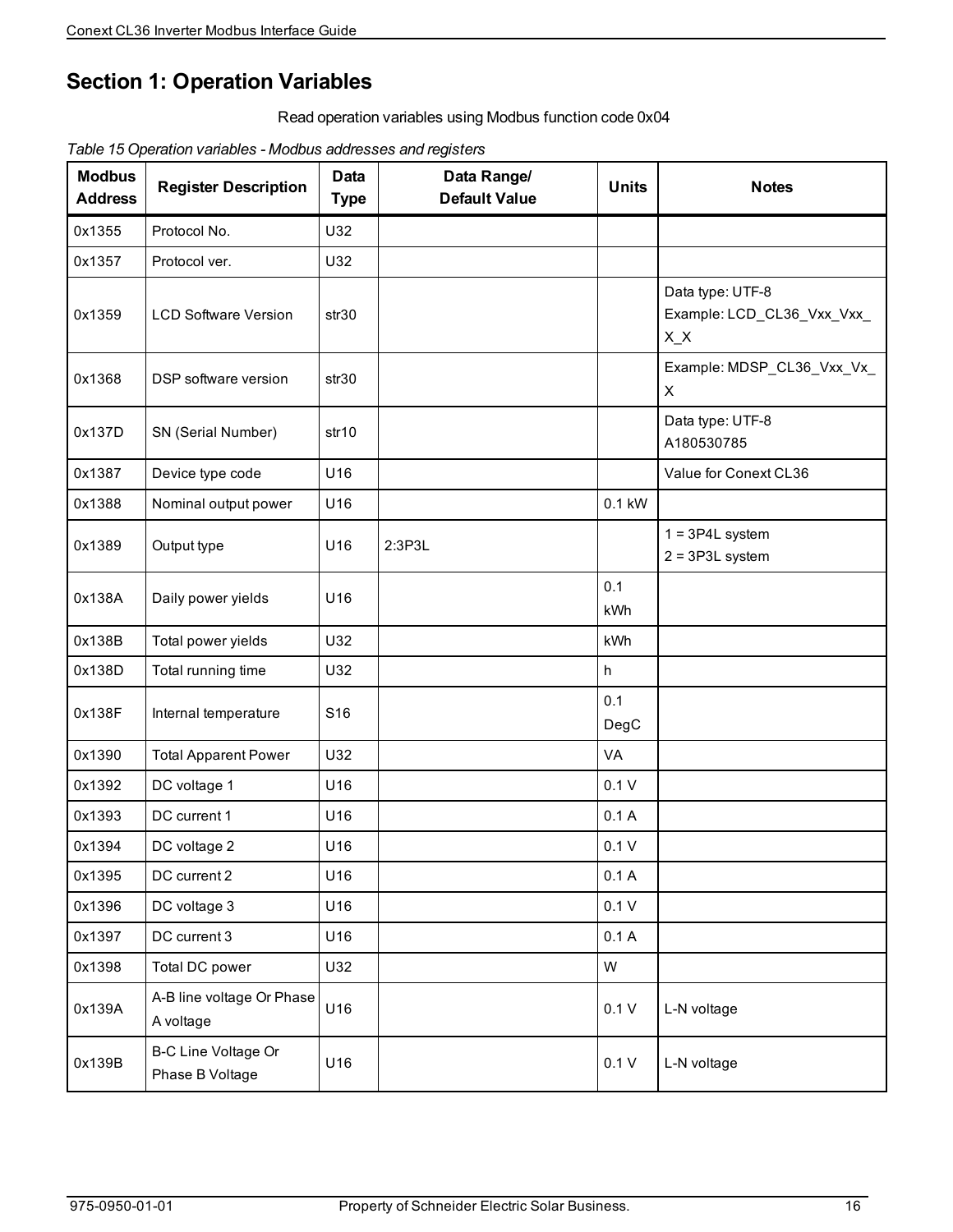| <b>Modbus</b><br><b>Address</b> | <b>Register Description</b>                       | <b>Data</b><br><b>Type</b> | Data Range/<br><b>Default Value</b> | <b>Units</b> | <b>Notes</b>                                                                                        |
|---------------------------------|---------------------------------------------------|----------------------------|-------------------------------------|--------------|-----------------------------------------------------------------------------------------------------|
| 0x139C                          | C-A Line Voltage Or<br>Phase C Voltage            | U16                        |                                     | 0.1V         | L-N voltage                                                                                         |
| 0x139D                          | Phase A current                                   | U16                        |                                     | 0.1A         |                                                                                                     |
| 0x139E                          | Phase B current                                   | U16                        |                                     | 0.1A         |                                                                                                     |
| 0x139F                          | Phase C current                                   | U16                        |                                     | 0.1A         |                                                                                                     |
| 0x13A6                          | Total active power                                | U32                        |                                     | W            |                                                                                                     |
| 0x13A8                          | Reactive power                                    | S32                        |                                     | var          |                                                                                                     |
| 0x13AA                          | Power factor                                      | S <sub>16</sub>            |                                     | 0.001        | >0 (leading)<br><0 (lagging)                                                                        |
| 0x13AB                          | Grid frequency                                    | U16                        |                                     | $0.1$ Hz     |                                                                                                     |
| 0x13AD                          | Inverter operating state                          | U16                        |                                     |              | Refer to "Device States (register<br>address: 0x13AD)" on page 25.                                  |
| 0x13AE                          | Fault/Alarm time: Year                            | U16                        |                                     |              | Registers (0x13AE-0x13B3) are<br>valid only when operating state is<br>in Alarm (0x5500 or 0x9100). |
| 0x13AF                          | Fault/Alarm time: Month                           | U16                        |                                     |              |                                                                                                     |
| 0x13B0                          | Fault/Alarm time: Day                             | U16                        |                                     |              |                                                                                                     |
| 0x13B1                          | Fault/Alarm time: Hour                            | U16                        |                                     | hrs          |                                                                                                     |
| 0x13B2                          | Fault/Alarm time: Minute                          | U16                        |                                     | min          |                                                                                                     |
| 0x13B3                          | Fault/Alarm time: Second                          | U16                        |                                     | sec          |                                                                                                     |
| 0x13B4                          | Fault/Alarm code 1                                | U16                        |                                     |              | Refer to "Alarm Codes" on page<br>27                                                                |
| 0x13B8                          | Normal Reactive Output<br>Power                   | U16                        |                                     | 0.1 kvar     |                                                                                                     |
| 0x13CE                          | Impedance to the ground<br>in parallel connection | U16                        | $1 - 20000$<br>(65535: invalid)     | 1 k $\Omega$ |                                                                                                     |
| 0x13D8                          | Device Work state                                 | U32                        |                                     |              | Refer to "Operation State Bit Map"<br>on page 25.                                                   |
| 0x13F8                          | Daily running time                                | U16                        |                                     | 1 min        |                                                                                                     |
| 0x13F9                          | Present country                                   | U16                        |                                     |              | Refer to "Country Code<br>Information" on page 26.                                                  |
| 0x1407                          | Monthly power yields                              | U32                        |                                     | 0.1<br>kWh   |                                                                                                     |
| 0x1419                          | Negative voltage to the<br>ground                 | S16                        | $-10000 - 10000$                    | 0.1V         |                                                                                                     |
| 0x141A                          | Bus voltage                                       | U16                        | $0 - 10000$                         | 0.1V         |                                                                                                     |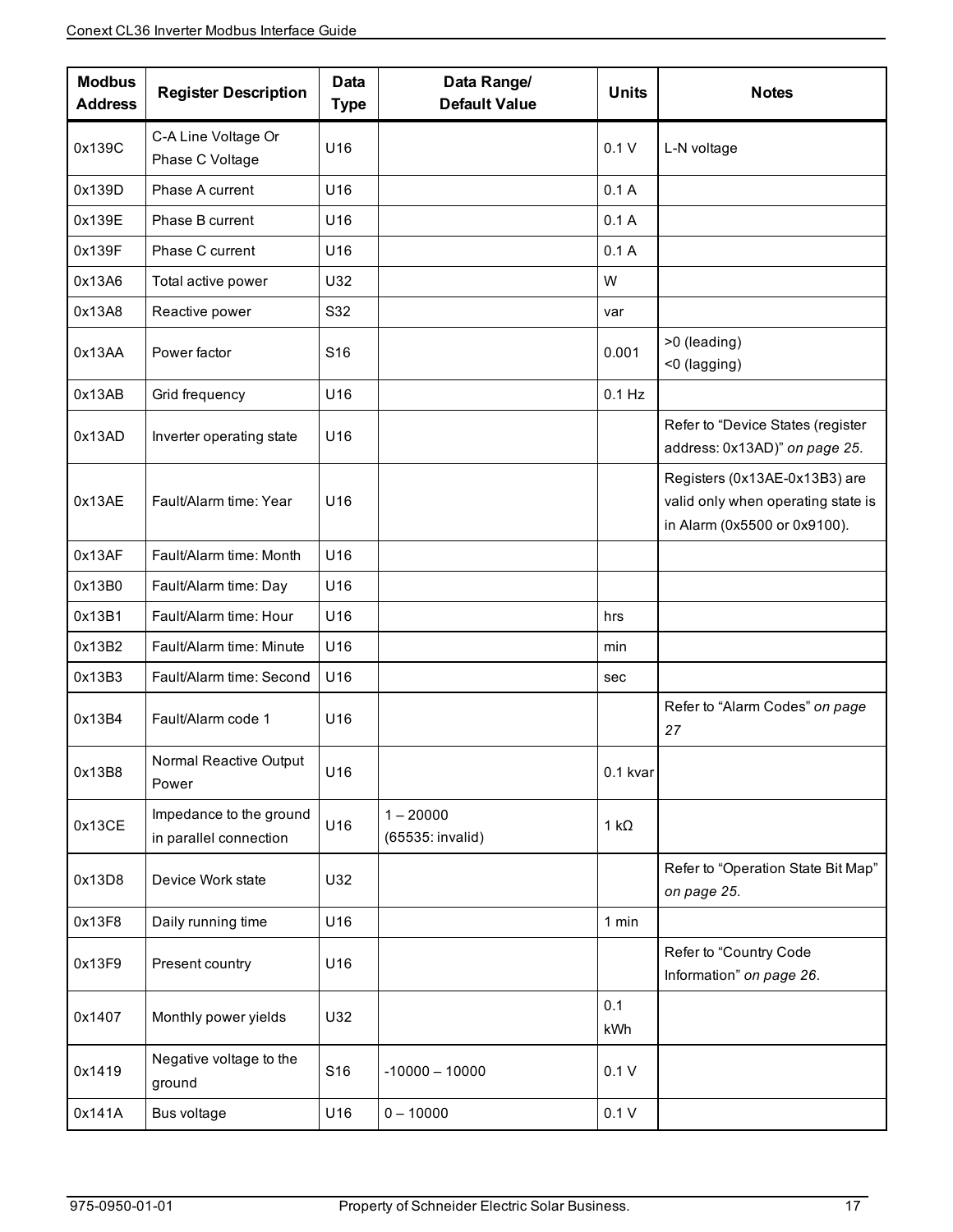| <b>Modbus</b><br><b>Address</b> | <b>Register Description</b> | <b>Data</b><br>Type | Data Range/<br><b>Default Value</b> | <b>Units</b> | <b>Notes</b>                                             |
|---------------------------------|-----------------------------|---------------------|-------------------------------------|--------------|----------------------------------------------------------|
| 0x1B64                          | Current: String 1           | U16                 |                                     | 0.01A        | For string currents (from 0x1B64<br>to 0x1B6B) to 0.01 A |
| 0x1B65                          | Current: String 2           | U16                 |                                     | 0.01A        |                                                          |
| 0x1B66                          | Current: String 3           | U16                 |                                     | 0.01A        |                                                          |
| 0x1B67                          | Current: String 4           | U16                 |                                     | 0.01A        |                                                          |
| 0x1B68                          | Current: String 5           | U16                 |                                     | 0.01A        |                                                          |
| 0x1B69                          | Current: String 6           | U16                 |                                     | 0.01A        |                                                          |
| 0x1B6A                          | Current: String 7           | U16                 |                                     | 0.01A        |                                                          |
| 0x1B6B                          | Current: String 8           | U16                 |                                     | 0.01A        | For string currents (from 0x1B64<br>to 0x1B6B) to 0.01 A |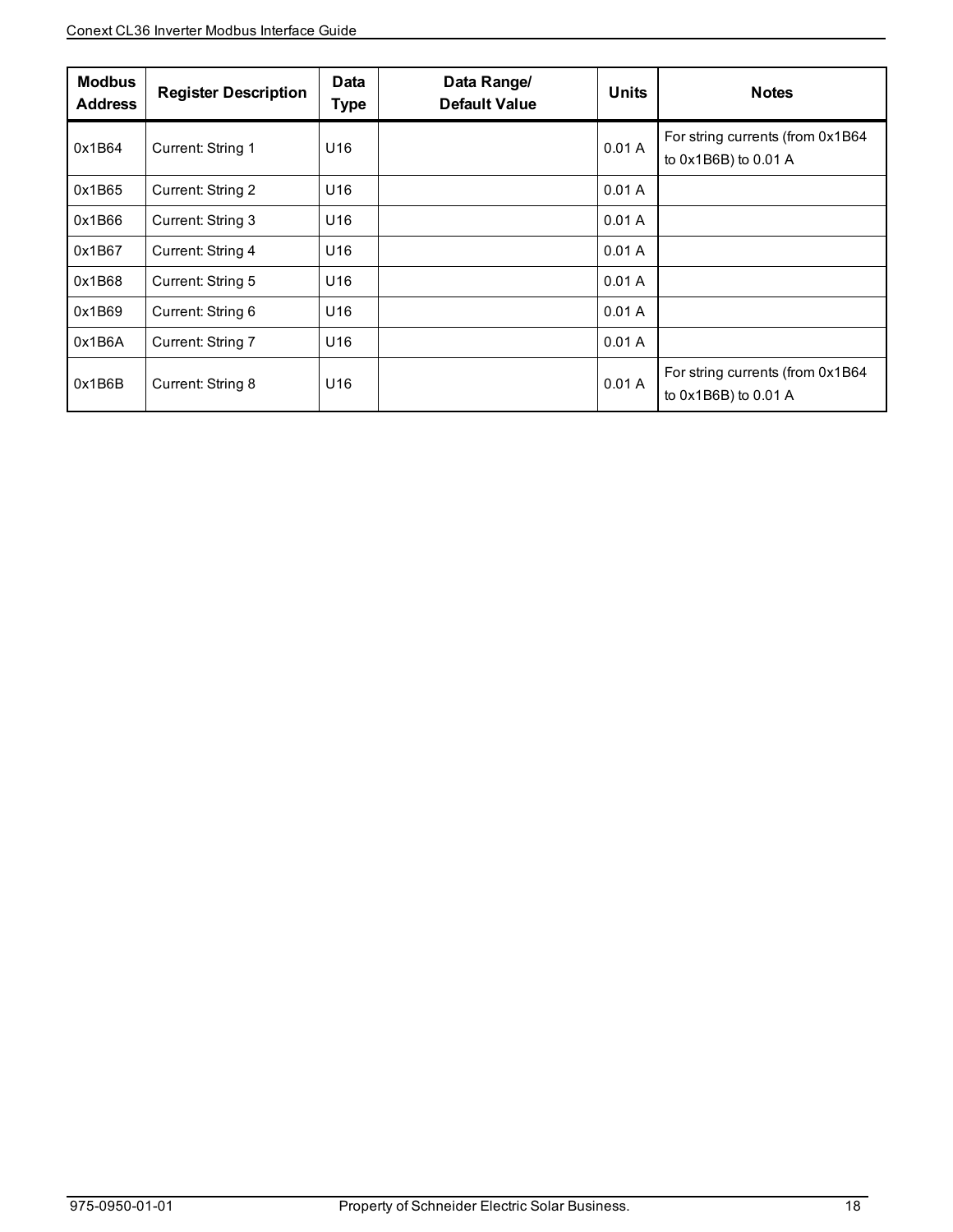### **Section 2: Configuration Parameters**

Read configuration parameters using Modbus function code 0x03.

Write configuration parameters using Modbus function codes 0x06 or 0x10.

*Table 16 Configuration parameters*

| <b>Modbus</b><br><b>Address</b> | <b>Register Description</b>                               | <b>Data</b><br><b>Type</b> | Data Range/<br><b>Default Value</b>                                                                                                                                                                                                                         | <b>Units</b> | <b>Notes</b>                                                                                                                                                                                                                                                                             |  |
|---------------------------------|-----------------------------------------------------------|----------------------------|-------------------------------------------------------------------------------------------------------------------------------------------------------------------------------------------------------------------------------------------------------------|--------------|------------------------------------------------------------------------------------------------------------------------------------------------------------------------------------------------------------------------------------------------------------------------------------------|--|
| 0x1387                          | System clock Year                                         | U16                        | $2018 - 2036$                                                                                                                                                                                                                                               |              | Year value                                                                                                                                                                                                                                                                               |  |
| 0x1388                          | System clock Month                                        | U16                        | $1 - 12$                                                                                                                                                                                                                                                    |              | Month Value                                                                                                                                                                                                                                                                              |  |
| 0x1389                          | System clock Day                                          | U16                        | $1 - 31$                                                                                                                                                                                                                                                    |              | Day value                                                                                                                                                                                                                                                                                |  |
| 0x138A                          | System clock Hour                                         | U16                        | $0 - 23$                                                                                                                                                                                                                                                    |              | Hour value in 24 hour format                                                                                                                                                                                                                                                             |  |
| 0x138B                          | System clock Minute                                       | U16                        | $0 - 59$                                                                                                                                                                                                                                                    |              | Minute value                                                                                                                                                                                                                                                                             |  |
| 0x138C                          | System clock Second                                       | U16                        | $0 - 59$                                                                                                                                                                                                                                                    |              | Seconds value                                                                                                                                                                                                                                                                            |  |
| 0x138D                          | Start/Stop Inverter                                       | U16                        | 0xCF: Start<br>0xCE: Stop<br>OxBB:<br>Emergency stop                                                                                                                                                                                                        |              |                                                                                                                                                                                                                                                                                          |  |
| 0x138E                          | <b>Active Power</b><br>control/Power limitation<br>switch | U16                        | 0xAA: Enable<br>0x55: Disable                                                                                                                                                                                                                               |              | Enable this option to do Active power<br>control.<br>To setup active power limit permanent<br>(across inverter power reset), enable the<br>"Active setup permanent" option using the<br>Conext CL36 HMI. This is recommend only<br>if Active power limits are not changed<br>frequently. |  |
| 0x138F                          | Active Power limit in<br>%/Power limitation<br>setting    | U16                        | $0 - 1000$                                                                                                                                                                                                                                                  | 0.1%         | Available when the power limitation switch<br>(0x138E) is set to 0xAA                                                                                                                                                                                                                    |  |
| 0x139A                          | Power factor setting                                      | U16                        | $-1000 - (-800)$<br>$800 - 1000$                                                                                                                                                                                                                            | 0.001        | Available when the reactive power<br>adjustment switch (0x13AB) is set to power<br>factor setting valid (0xA1)<br>> 0 means leading<br>< 0 means lagging                                                                                                                                 |  |
| 0x13AB                          | Reactive power<br>adjustment mode                         | U16                        | 0x55: OFF, power factor returns to 1, reactive power percentage is 0;<br>0xA1: Enable Pf mode: power factor settings;<br>0xA2: Enable Reactive power percentage setting;<br>0xA3: Enable Q(P) curve configuration;<br>0xA4: Enable Q(U) curve configuration |              |                                                                                                                                                                                                                                                                                          |  |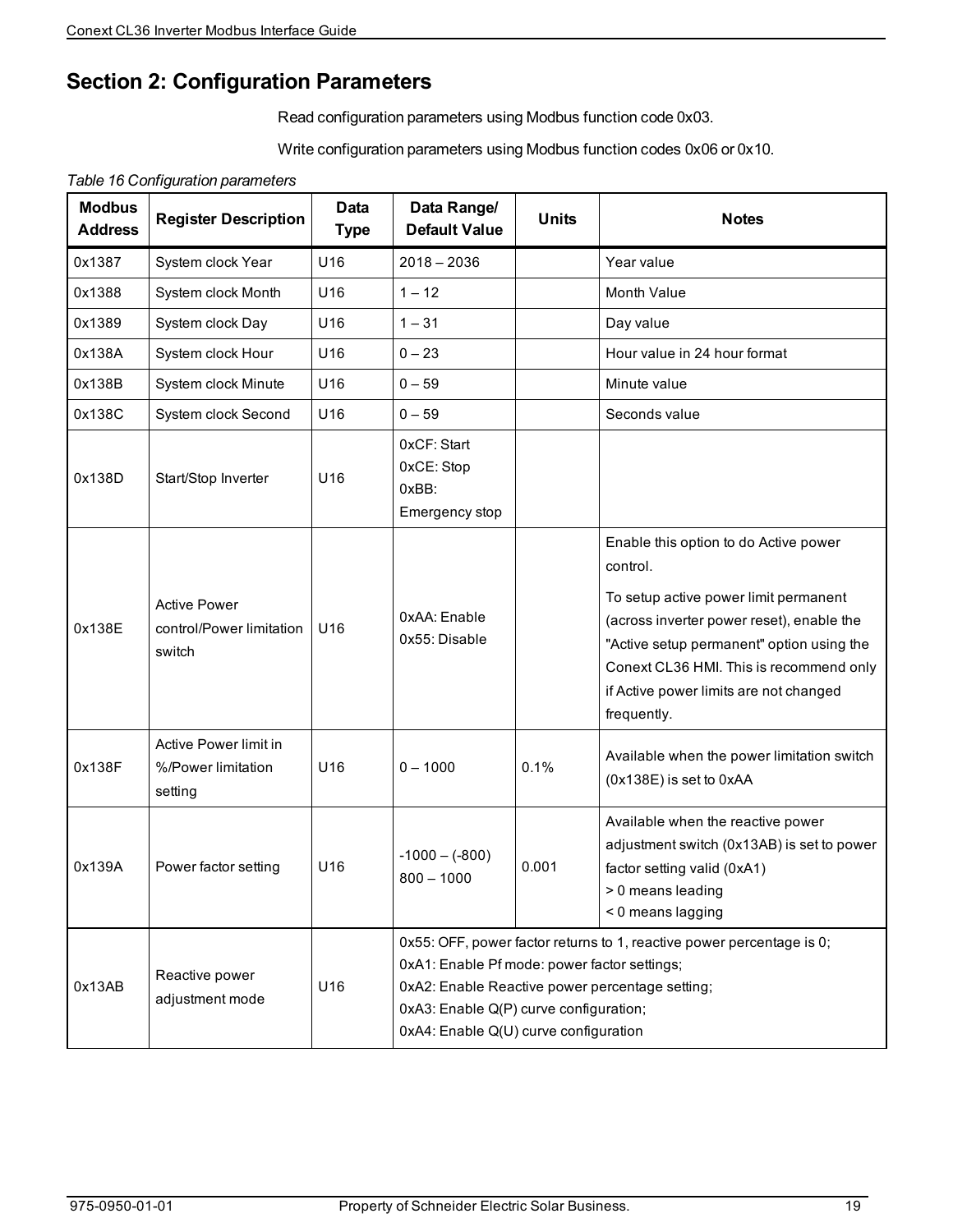| <b>Modbus</b><br><b>Address</b> | <b>Register Description</b>          | <b>Data</b><br><b>Type</b> | Data Range/<br><b>Default Value</b> | <b>Units</b> | <b>Notes</b>                                                                                                                                                                                                                                                                                                                                                                  |  |
|---------------------------------|--------------------------------------|----------------------------|-------------------------------------|--------------|-------------------------------------------------------------------------------------------------------------------------------------------------------------------------------------------------------------------------------------------------------------------------------------------------------------------------------------------------------------------------------|--|
| 0x13AC                          | Reactive power<br>percentage setting | S <sub>16</sub>            | $-1000 - 0 - 10000$                 | 0.1%         | Available when the reactive power<br>adjustment switch (0x13AB) is set to<br>Reactive power percentage setting valid<br>$(0xA2)$ .<br>To setup Reactive power limit permanent<br>(across inverter power reset), enable the<br>"Reactive setup permanent" option using<br>the Conext CL36 HMI. This is recommend<br>only if Active power limits are not changed<br>frequently. |  |
| 0x13AE                          | <b>Active Power limit</b>            | U16                        | $0 - 360$                           | $0.1$ kW     | Available when the power limitation switch<br>(0x138E) is enabled                                                                                                                                                                                                                                                                                                             |  |
| 0x13AF                          | Reactive power<br>adjustment         | S <sub>16</sub>            | $-180 - 180$                        | 0.1          | Available when the reactive power<br>adjustment switch (0x13AB) is set to<br>Reactive power percentage setting valid<br>(0xA2)                                                                                                                                                                                                                                                |  |
| 0x13B0                          | Reserved                             | U16                        |                                     |              |                                                                                                                                                                                                                                                                                                                                                                               |  |
|                                 | Not applicable for Country = Italy   |                            |                                     |              |                                                                                                                                                                                                                                                                                                                                                                               |  |
| 0x13BA                          | Lower Power                          | U16                        | 0-500; default:<br>500              | 0.1          | Lower Power < Upper Power<br>• Available when the reactive power<br>adjustment switch (0x13AB) is set to<br>0xA3: Enable Q(P) curve configuration.                                                                                                                                                                                                                            |  |
| 0x13BB                          | <b>Upper Power</b>                   | U <sub>16</sub>            | $500 - 1000;$<br>default: 1000      | 0.1          |                                                                                                                                                                                                                                                                                                                                                                               |  |
| 0x13BC                          | Upper limit-PF(Cap)                  | U16                        | $900 - 1000;$<br>default: 1000      | 0.001        | Available when the reactive power<br>adjustment switch (0x13AB) is set to 0xA3:<br>Enable Q(P) curve configuration.                                                                                                                                                                                                                                                           |  |
| 0x13BD                          | Lower limit-PF_Ind                   | U16                        | $900 - 1000;$<br>default: 900       | 0.001        |                                                                                                                                                                                                                                                                                                                                                                               |  |
| 0x13BE                          | Reserved                             | U16                        |                                     |              |                                                                                                                                                                                                                                                                                                                                                                               |  |
| 0x13D8                          | Lower U Limit                        | U16                        | $800 - 1000;$<br>default: 800       | 0.1          | Available when the reactive power<br>adjustment switch (0x13AB) is set to 0xA4:                                                                                                                                                                                                                                                                                               |  |
| 0x13D9                          | Upper U Limit                        | U16                        | $1000 - 1200$ ;<br>default: 1150    | 0.1          | Enable Q(U) curve configuration.                                                                                                                                                                                                                                                                                                                                              |  |
| 0x13DA                          | U1 Limit                             | U16                        | $900 - 1100;$<br>default: 800       | 0.1          | U1 Limit + Hysteresis < U2 Limit -<br>Hysteresis<br>Available when the reactive power<br>adjustment switch (0x13AB) is set to<br>0xA4: Enable Q(U) curve configuration.                                                                                                                                                                                                       |  |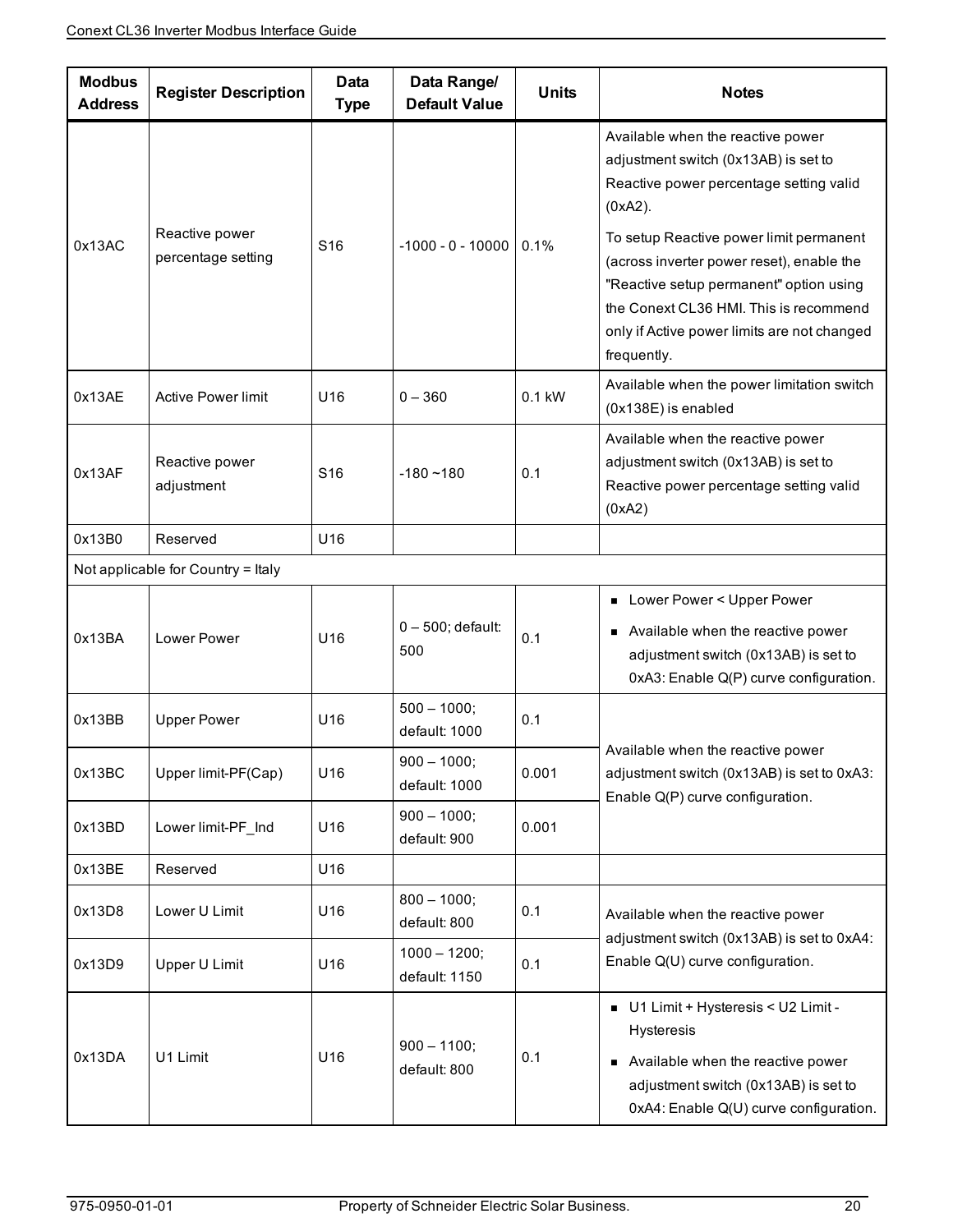| <b>Modbus</b><br><b>Address</b> | <b>Register Description</b> | <b>Data</b><br><b>Type</b> | Data Range/<br><b>Default Value</b> | <b>Units</b>         | <b>Notes</b>                                                                  |
|---------------------------------|-----------------------------|----------------------------|-------------------------------------|----------------------|-------------------------------------------------------------------------------|
| 0x13DB                          | U2 Limit                    | U16                        | $1000 - 1100;$<br>default: 1050     | 0.1                  |                                                                               |
| 0x13DC                          | Hysteresis                  | U16                        | $0 - 50$ ; default:0                | 0.1                  | Available when the reactive power                                             |
| 0x13DD                          | Lower Q/Sn                  | U16                        | $(Ind) 0 - 500;$<br>default: 250    | 0.1                  | adjustment switch (0x13AB) is set to 0xA4:<br>Enable Q(U) curve configuration |
| 0x13DE                          | Upper Q/Sn                  | U16                        | $(Cap) 0 - 500;$<br>default: 250    | 0.1                  |                                                                               |
| 0x13DF                          | Reserved                    | U16                        |                                     |                      |                                                                               |
|                                 | Reactive power: Italy only  |                            |                                     |                      |                                                                               |
| 0x13C8                          | PowerA (Italy)              | U16                        | $200 - 1000;$<br>default: 200       | 1/10<br>Percentage   |                                                                               |
| 0x13C9                          | PowerB (Italy)              | U16                        | $200 - 1000;$<br>default: 500       | 1/10<br>Percentage   | PowerA <= PowerB < PowerC                                                     |
| 0x13CA                          | PowerC (Italy)              | U16                        | $200 - 1000;$<br>default: 1000      | 1/10<br>Percentage   |                                                                               |
| 0x13CB                          | PF_max (Italy)              | U16                        | $900 - 1000;$<br>default: 900       | 1/1000<br>Percentage |                                                                               |
| 0x13CC                          | Uin (Italy)                 | U16                        | $1000 - 1100;$<br>default: 1050     | 1/10<br>Percentage   | Uin > Uout                                                                    |
| 0x13CD                          | Uout (Italy)                | U16                        | $900 - 1000;$<br>default: 1000      | 1/10<br>Percentage   |                                                                               |
| 0x13E9                          | V <sub>1</sub> (Italy)      | U16                        | $900 - 1100;$<br>default: 920       | 1/10<br>Percentage   |                                                                               |
| 0x13EA                          | V2i (Italy)                 | U16                        | $900 - 1100;$<br>default: 900       | $1/10$<br>Percentage | V2i < V1i < V1s < V2s                                                         |
| 0x13EB                          | V <sub>1s</sub> (Italy)     | U16                        | $900 - 1100;$<br>default: 1080      | 1/10<br>Percentage   |                                                                               |
| 0x13EC                          | V2s (Italy)                 | U16                        | $900 - 1100;$<br>default: 1100      | 1/10<br>Percentage   |                                                                               |
| 0x13ED                          | Qmax (Italy)                | U16                        | $500 - 1000;$<br>default: 900       | 1/1000<br>Percentage |                                                                               |
| 0x13EE                          | Pin (Italy)                 | U16                        | $200 - 1000;$<br>default: 200       | $1/10$<br>Percentage | Pin > Pout                                                                    |
| 0x13EF                          | Pout (Italy)                | U16                        | 10 - 200; default:<br>90            | 1/10<br>Percentage   |                                                                               |
| 0x13F0                          | Curve selection (Italy)     | U16                        | Curve selection:<br>$0$ or $1$      |                      | 0: Curve A<br>1: Curve B                                                      |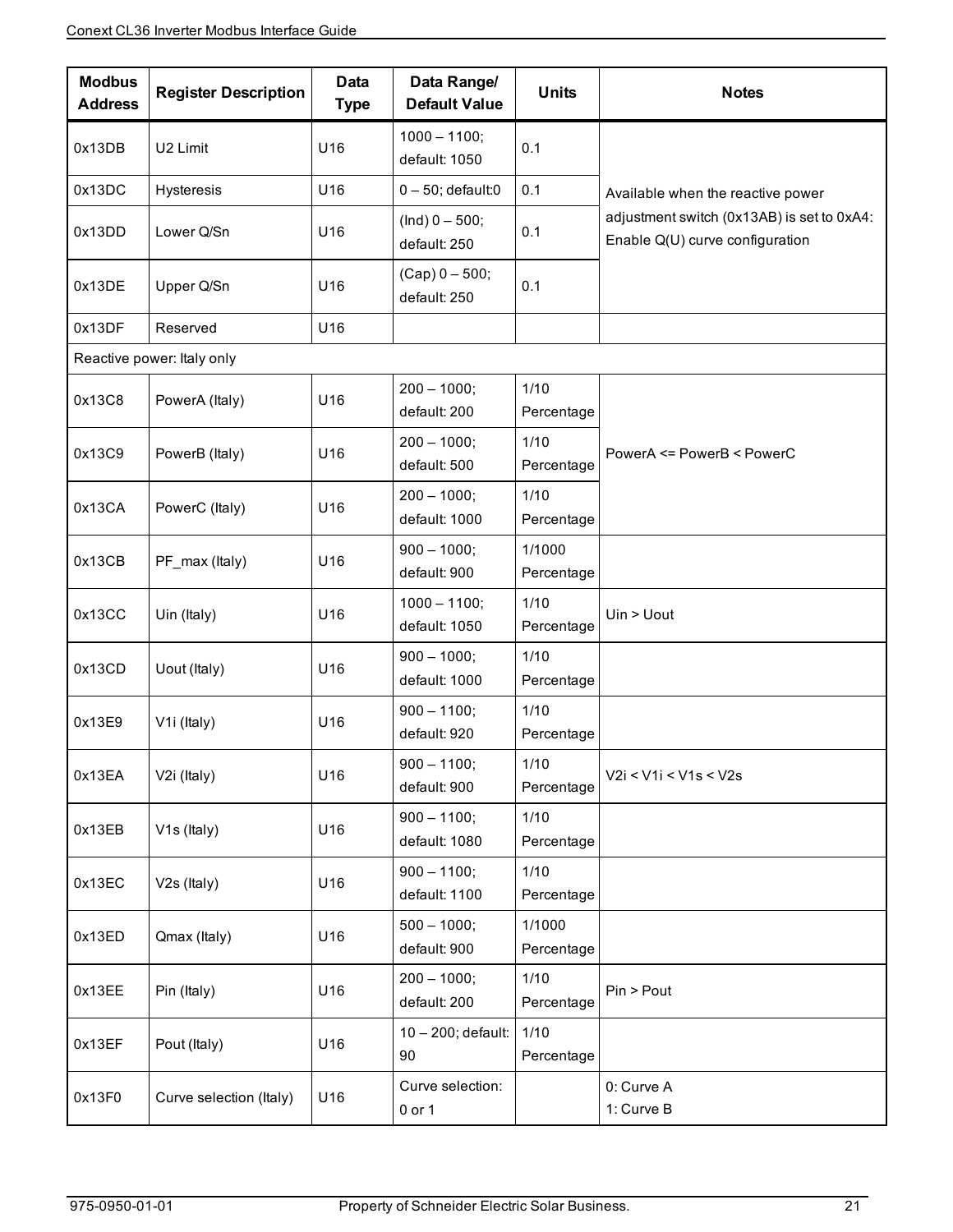# **Section 3: SunSpec<sup>1</sup> Registers**

Modbus final values are dynamically computed based on the formula:

Final value = Register value x Scale factor.

Example : I\_AC\_Current x I\_AC\_Current\_SF (83 x 0.1 = 8.3 A )

*Table 17 Scale factor*

| <b>Scale factor</b> | <b>Multiplier</b> |
|---------------------|-------------------|
| 0                   | x1                |
| 4                   | x10               |
| $\overline{2}$      | x100              |
| 3                   | x1000             |
| $-1$                | 0x0.1             |
| $-2$                | 0x0.01            |
| -3                  | 0x0.001           |

*Table 18 SunSpec Modbus registers*

| <b>Modbus</b><br><b>Address</b> | <b>Register</b><br><b>Description</b> | Data<br><b>Type</b>                     | Data<br>Range/<br><b>Default</b><br>Value | <b>Units</b> | <b>Notes</b>                       |
|---------------------------------|---------------------------------------|-----------------------------------------|-------------------------------------------|--------------|------------------------------------|
| 0x9C40                          | C_SunSpec_ID                          | U32                                     | 1400204883                                |              | Value as per SunSpec Specification |
| 0x9C42                          | C_SunSpec_DID                         | U16                                     | 1                                         |              | SunSpec common model               |
| 0x9C43                          | C_SunSpec_Length                      | U16                                     | 66                                        |              |                                    |
| 0x9C44                          | C Manufacturer                        | STR*32                                  | 'Schneider<br>Electric'                   |              | <b>Manufacturer Name</b>           |
| 0x9C54                          | C Model                               | STR*32                                  | PVSCL36                                   |              | Inverter Models Supported          |
| 0x9C64                          | C Options                             | STR*16                                  | CL36                                      |              | <b>Models Short Name</b>           |
| 0x9C6C                          | C Version                             | STR*16                                  | 'Vxx_Vxx_<br>A_01'                        |              | <b>LCD Firmware version</b>        |
| 0x9C74                          | C_SerialNumber                        | <b>STR*32</b>                           | 'xx xxx xxx<br>XXX'                       |              | <b>Inverter Serial Number</b>      |
| 0x9C84                          | C DeviceAddress                       | U16                                     | $1 - 247$                                 |              | <b>Inverter Modbus Address</b>     |
|                                 |                                       | Device Specific Block (Inverter Models) |                                           |              |                                    |
| 0x9C86                          | C_SunSpec_DID                         | U16                                     | 103                                       |              |                                    |
| 0x9C87                          | C_SunSpec_Length                      | U16                                     | 50                                        |              |                                    |
| 0x9C88                          | I_AC_Current                          | U16                                     |                                           | 0.1A         |                                    |

**<sup>1</sup>** SunSpec Alliance, www.sunspec.org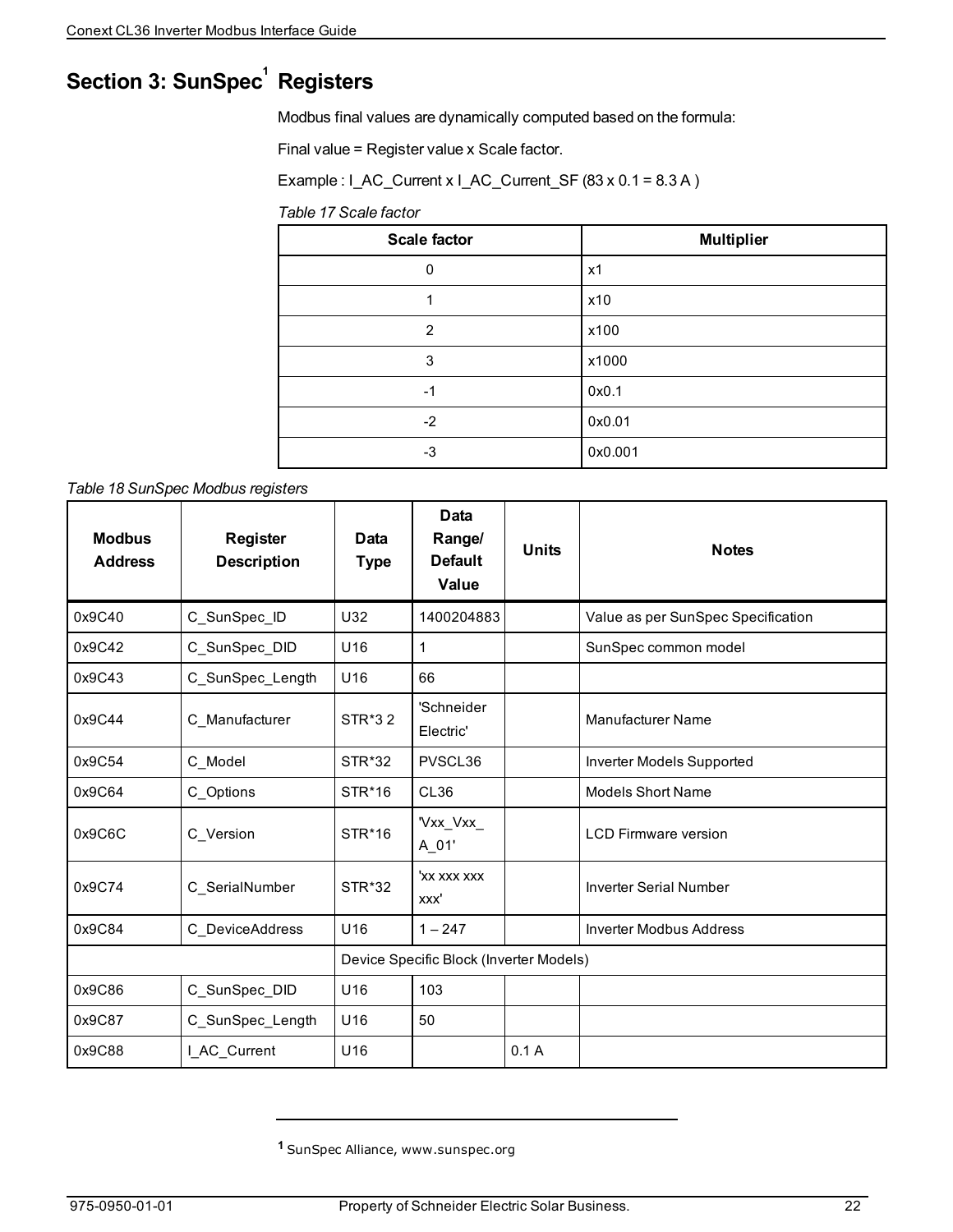| <b>Modbus</b><br><b>Address</b> | <b>Register</b><br><b>Description</b> | <b>Data</b><br><b>Type</b> | <b>Data</b><br>Range/<br><b>Default</b><br>Value | <b>Units</b> | <b>Notes</b>                           |
|---------------------------------|---------------------------------------|----------------------------|--------------------------------------------------|--------------|----------------------------------------|
| 0x9C89                          | I_AC_CurrentA                         | U16                        |                                                  | 0.1A         |                                        |
| 0x9C8A                          | I_AC_CurrentB                         | U16                        |                                                  | 0.1A         |                                        |
| 0x9C8B                          | I_AC_CurrentC                         | U16                        |                                                  | 0.1A         |                                        |
| 0x9C8C                          | I_AC_Current_SF                       | S16                        | $-1$                                             |              |                                        |
| 0x9C8D                          | I_AC_VoltageAB                        | U16                        |                                                  | 0.1V         |                                        |
| 0x9C8E                          | I_AC_VoltageBC                        | U16                        |                                                  | 0.1V         |                                        |
| 0x9C8F                          | I_AC_VoltageCA                        | U16                        |                                                  | 0.1V         |                                        |
| 0x9C90                          | I_AC_VoltageAN                        | U16                        |                                                  |              | <b>NA</b>                              |
| 0x9C91                          | I_AC_VoltageBN                        | U16                        |                                                  |              | <b>NA</b>                              |
| 0x9C92                          | I_AC_VoltageCN                        | U16                        |                                                  |              | <b>NA</b>                              |
| 0x9C93                          | I_AC_Voltage_SF                       | S16                        | $-1$                                             |              |                                        |
| 0x9C94                          | I_AC_Power                            | S16                        |                                                  | 10W          |                                        |
| 0x9C95                          | I_AC_Power_SF                         | S <sub>16</sub>            | $\mathbf{1}$                                     |              |                                        |
| 0x9C96                          | I_AC_Frequency                        | U16                        |                                                  | $0.01$ Hz    |                                        |
| 0x9C97                          | I_AC_Frequency_SF                     | S16                        | $-2$                                             |              |                                        |
| 0x9C98                          | I_AC_VA                               | S16                        |                                                  | <b>10 VA</b> |                                        |
| 0x9C99                          | I_AC_VA_SF                            | S16                        | $\mathbf{1}$                                     |              |                                        |
| 0x9C9A                          | I_AC_VAR                              | S16                        |                                                  | 10 var       |                                        |
| 0x9C9B                          | LAC_VAR_SF                            | S16                        | $\mathbf{1}$                                     |              |                                        |
| 0x9C9C                          | I_AC_PF                               | S16                        |                                                  | 0.001        | > 0 means leading<br>< 0 means lagging |
| 0x9C9D                          | LAC_PF_SF                             | S16                        | $-3$                                             |              |                                        |
| 0x9C9E                          | I_AC_Energy_WH                        | U32                        |                                                  | 100 WH       |                                        |
| 0x9CA0                          | I_AC_Energy_WH_SF                     | S16                        | $\overline{2}$                                   |              |                                        |
| 0x9CA1                          | I_DC_Current                          | U16                        |                                                  | 0.1A         |                                        |
| 0x9CA2                          | I_DC_Current_SF                       | S16                        | $-1$                                             |              |                                        |
| 0x9CA3                          | I DC Voltage                          | U16                        |                                                  | 0.1V         |                                        |
| 0x9CA4                          | I_DC_Voltage_SF                       | S16                        | $-1$                                             | <b>NA</b>    |                                        |
| 0x9CA5                          | I_DC_Power                            | S16                        |                                                  | 100W         |                                        |
| 0x9CA6                          | I_DC_Power_SF                         | S16                        | $\overline{2}$                                   |              |                                        |
| 0x9CA7                          | I_Temp_Cab                            | S16                        |                                                  | 0.1 °C       |                                        |
| 0x9CAA                          | I_Temp_Other                          | S16                        |                                                  | 0.1 °C       | <b>NA</b>                              |
| 0x9CAB                          | L_Temp_SF                             | S16                        | $-1$                                             |              |                                        |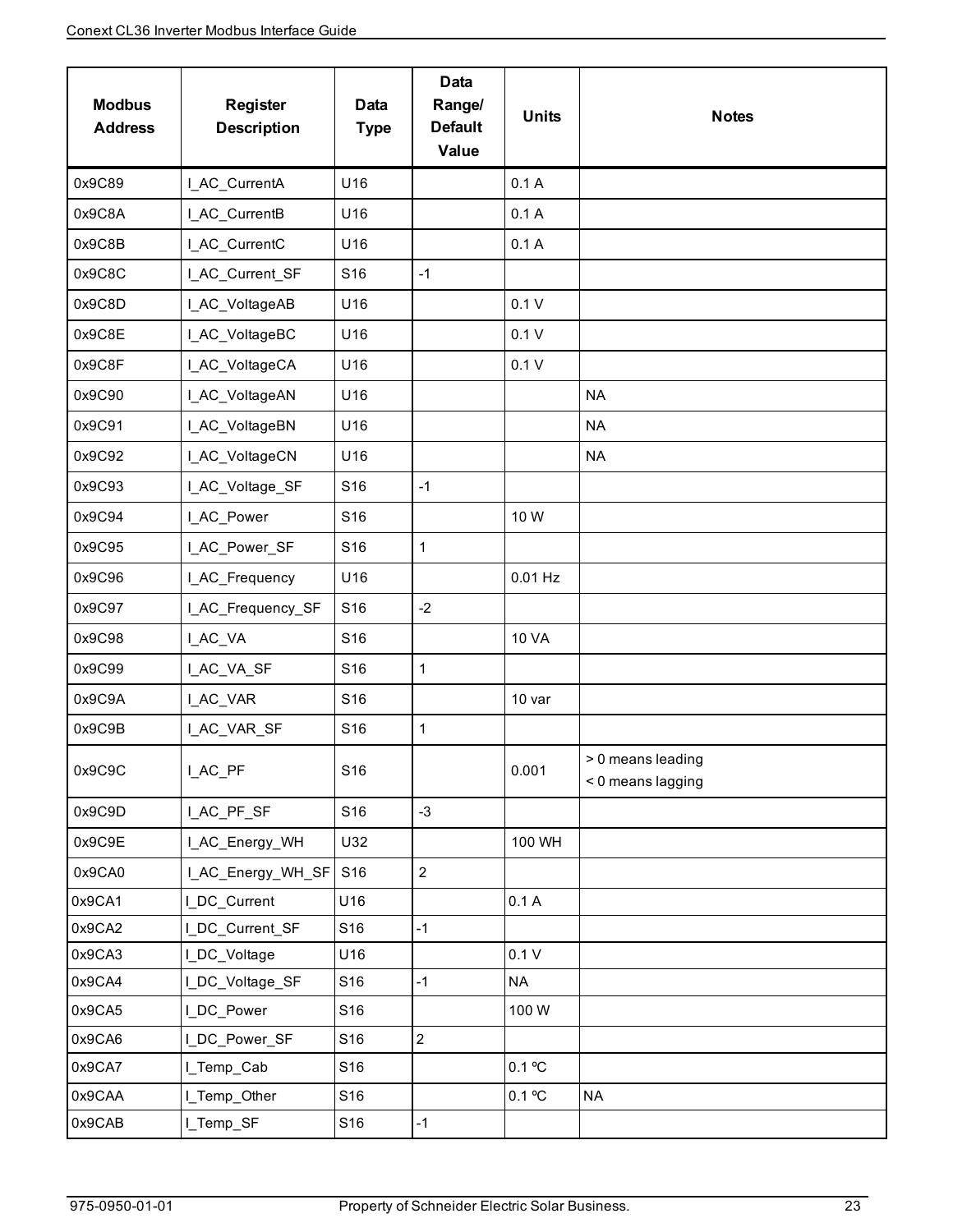| <b>Modbus</b><br><b>Address</b> | <b>Register</b><br><b>Description</b> | Data<br><b>Type</b> | <b>Data</b><br>Range/<br><b>Default</b><br>Value | <b>Units</b> | <b>Notes</b>                                                                                                                                                                                                                                                                                                                                                                                                                                                                     |
|---------------------------------|---------------------------------------|---------------------|--------------------------------------------------|--------------|----------------------------------------------------------------------------------------------------------------------------------------------------------------------------------------------------------------------------------------------------------------------------------------------------------------------------------------------------------------------------------------------------------------------------------------------------------------------------------|
| 0x9CAC                          | I Status                              | U16                 |                                                  |              | <b>SunSpec Operating status</b><br>1: (Off)<br>2: (Wait for PV voltage)<br>3: (Starting)<br>4: (MPP)<br>5: (Regulated)<br>6: (Shutting down)<br>7: (Error)<br>8: (Standby)                                                                                                                                                                                                                                                                                                       |
| 0x9CAD                          | I_Status_Vendor                       | U16                 | <b>NA</b>                                        | <b>NA</b>    | <b>NA</b>                                                                                                                                                                                                                                                                                                                                                                                                                                                                        |
| 0x9CAE                          | I_Event_1                             | BIT32               |                                                  |              | Bit0:Grounding/isolation fault<br>Bit1: DC voltage high<br>Bit2: NA (AC Disconnect Open)<br>Bit3: NA (DC Disconnect Open)<br>Bit4: Offline/Grid shutdown<br>Bit5: NA (Enclosure opened)<br>Bit6: Manual shutdown<br>Bit7: Temperature high<br>Bit8: Frequency high<br>Bit9: Frequency low<br>Bit10: AC voltage high<br>Bit11: AC voltage low<br>Bit12: Fuse opened<br>Bit13: Temperature low<br>Bit14: Data storage or communication failure<br>Bit15: Hardware self-check error |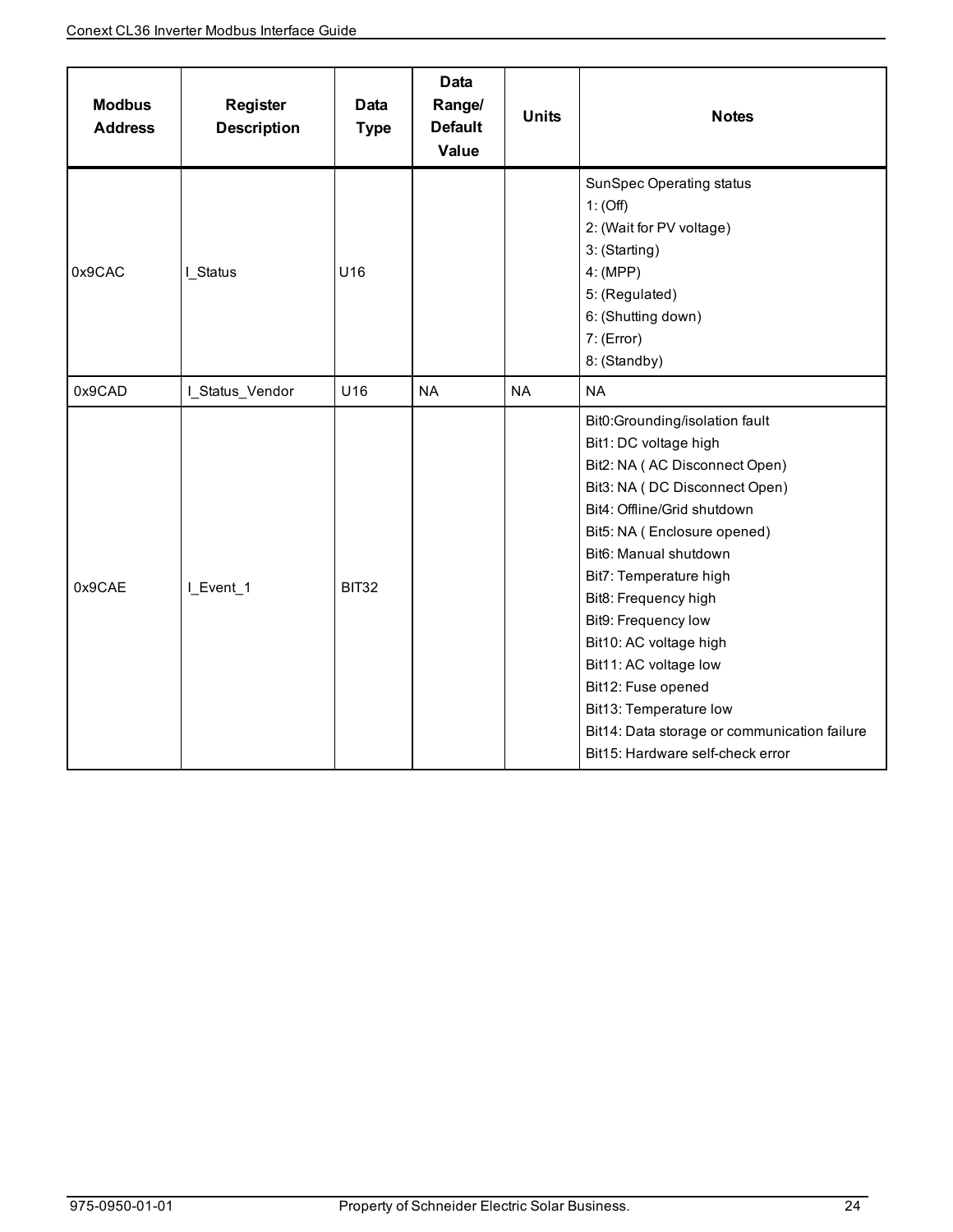### <span id="page-24-0"></span>**Section 4: Device States (register address: 0x13AD)**

The Operation State of the inverter is available at register 0x13AD

| Table 19 Device states |  |  |  |  |
|------------------------|--|--|--|--|
|------------------------|--|--|--|--|

| <b>Work or Operating State</b> | <b>Values</b> |
|--------------------------------|---------------|
| Run                            | 0x000         |
| Stop                           | 0x8000        |
| Key stop                       | 0x1300        |
| <b>Emergency Stop</b>          | 0x1500        |
| Standby                        | 0x1400        |
| Initial standby                | 0x1200        |
| Starting                       | 0x1600        |
| Alarm run                      | 0x9100        |
| Derating run                   | 0x8100        |
| Dispatch run                   | 0x8200        |
| Fault                          | 0x5500        |
| Communicate fault              | 0x2500        |

#### <span id="page-24-1"></span>*Table 20 Operation state bit map*

| Work State (0x13D8-0x13D9)                           |                                                  |                           |  |  |
|------------------------------------------------------|--------------------------------------------------|---------------------------|--|--|
| <b>State</b>                                         | <b>Corresponding address in</b><br>0x13D8-0x13D9 | <b>Note</b>               |  |  |
| Run                                                  | $\mathbf{0}$                                     | Total run state bit BIT17 |  |  |
| Stop                                                 | 1                                                | 1                         |  |  |
| Key stop                                             | 3                                                | 3                         |  |  |
| <b>Emergency Stop</b>                                | 5                                                | 5                         |  |  |
| Standby                                              | 4                                                | $\overline{4}$            |  |  |
| Initial standby                                      | $\overline{2}$                                   | 2                         |  |  |
| Starting                                             | 6                                                | 6                         |  |  |
| Alarm run                                            | 10                                               | Total run state bit BIT17 |  |  |
| Derating run                                         | 11                                               | Total run state bit BIT17 |  |  |
| Dispatch run                                         | 12                                               | Total run state bit BIT17 |  |  |
| Fault                                                | 9                                                | Total run state bit BIT18 |  |  |
| Communicate fault                                    | 13                                               | Total run state bit BIT18 |  |  |
| Total run bit (device is grid-<br>connected running) | 17                                               |                           |  |  |
| Total fault bit (device is in fault<br>stop state)   | 18                                               |                           |  |  |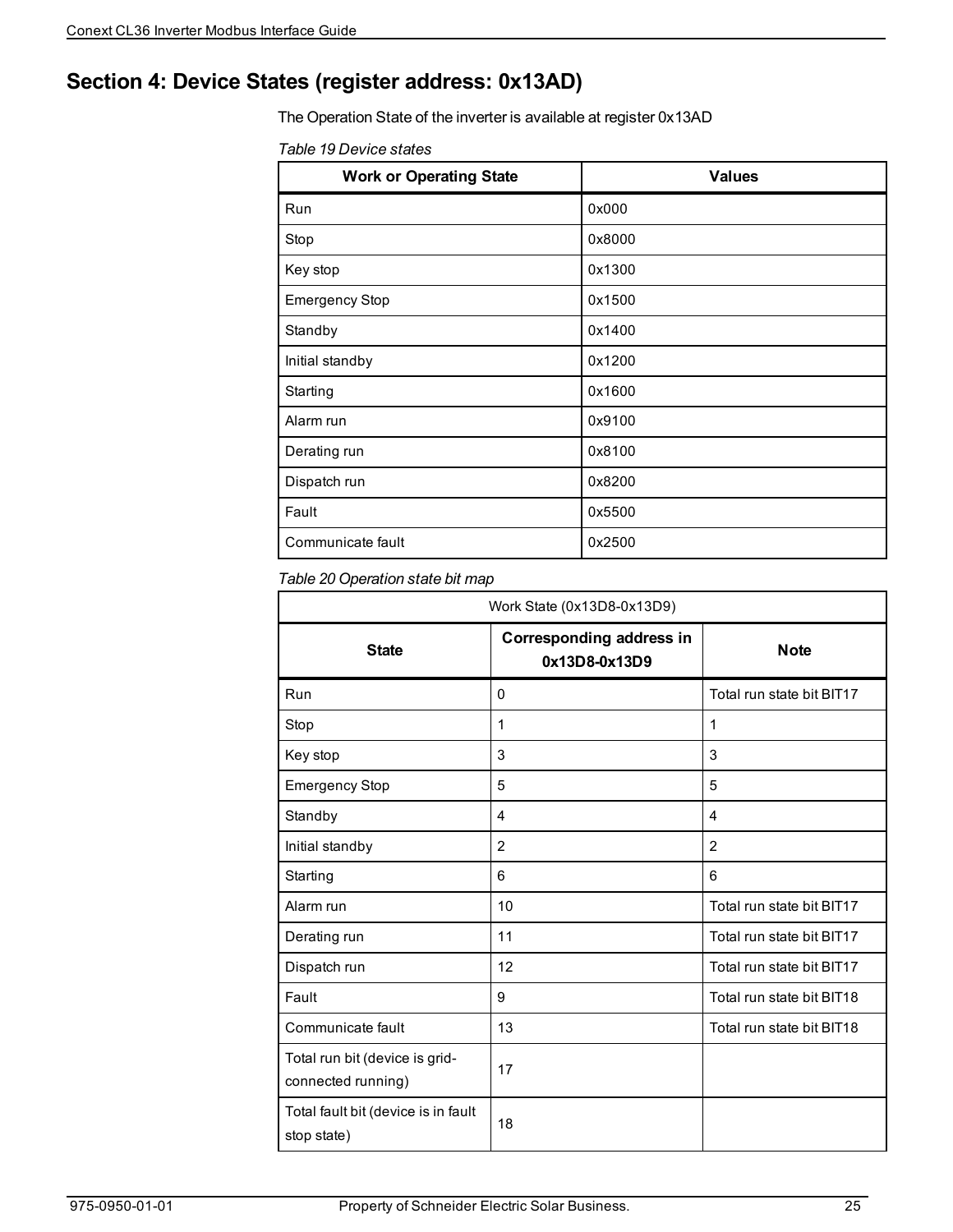### <span id="page-25-0"></span>**Section 5: Country Code Information**

|  | Table 21 Country code Information |  |
|--|-----------------------------------|--|
|--|-----------------------------------|--|

| Code                      | <b>Country short name</b>        | Country              | <b>Note</b> |
|---------------------------|----------------------------------|----------------------|-------------|
| $\pmb{0}$                 | <b>GB</b>                        | <b>Great Britain</b> |             |
| $\mathbf{1}$              | DE                               | Germany              |             |
| $\sqrt{2}$                | ${\sf FR}$                       | France               |             |
| $\ensuremath{\mathsf{3}}$ | $\sf IT$                         | Italy                |             |
| $\overline{\mathbf{4}}$   | ES                               | Spain                |             |
| $\,$ 5 $\,$               | AT                               | Austria              |             |
| $\,6\,$                   | <b>AU</b>                        | Australia            |             |
| $\boldsymbol{7}$          | CZ                               | Czech                |             |
| $\bf 8$                   | BE                               | Belgium              |             |
| $\boldsymbol{9}$          | DK                               | Denmark              |             |
| $10$                      | $GR_L$                           | Greece Land          |             |
| 11                        | $GR$ <sub>_<math>IS</math></sub> | Greece Island        |             |
| 12                        | NL                               | Netherlands          |             |
| 13                        | PT                               | Portugal             |             |
| 14                        | <b>CHN</b>                       | China                |             |
| 15                        | <b>SE</b>                        | Sweden               |             |
| 16                        | Other 50Hz                       |                      |             |
| 17                        | <b>RO</b>                        | Romania              |             |
| $18$                      | <b>TH</b>                        | Thailand             |             |
| 19                        | TK                               | Turkey               |             |
| $20\,$                    | AU-WEST                          | Australia (west)     |             |
| 21                        | Reserved                         |                      |             |
| 25                        | Vorarlberg (Austria)             | Vorarlberg           | District    |
| 26-59                     | Reserved                         |                      |             |
| 60                        | ${\sf CA}$                       | Canada               |             |
| 61                        | <b>US</b>                        | America              |             |
| 62                        | Other 60Hz                       |                      |             |
| $70\,$                    | JP 50Hz                          |                      |             |
| $71$                      | JP 60Hz                          |                      |             |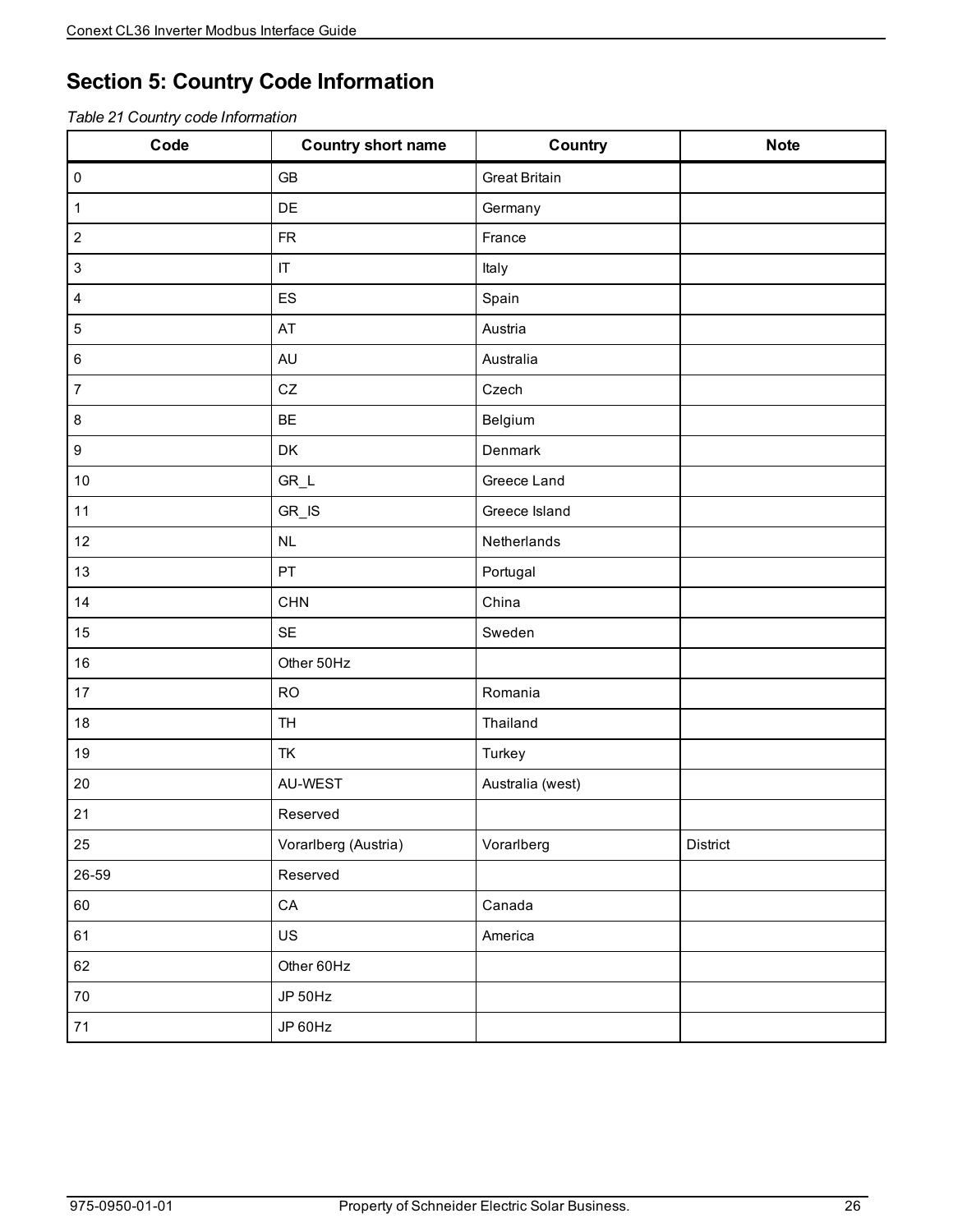### <span id="page-26-0"></span>**Section 6: Alarm Codes**

**NOTE:** If any problems persist, contact technical support at: http://solar.schneiderelectric.com/tech-support.

*Table 22 Alarm codes*

| <b>Alarm</b><br>Code<br>(Decimal) | <b>Alarm</b><br>Code<br>(Hex) | <b>Description</b>                                                                                                                                                            | <b>Note</b>                                                                                                                                                                                                                                                                                                                                                   |
|-----------------------------------|-------------------------------|-------------------------------------------------------------------------------------------------------------------------------------------------------------------------------|---------------------------------------------------------------------------------------------------------------------------------------------------------------------------------------------------------------------------------------------------------------------------------------------------------------------------------------------------------------|
| 2                                 | 0x0002                        | The grid voltage exceeds the<br>inverter's permissible range.<br>NOTE: Protection time and<br>protection thresholds depend<br>on the utility's requirements.                  | Measure the grid voltage. Follow instructions in the DANGER<br>message on page 2.<br>If the grid voltage exceeds the inverter's permissible range, contact<br>the utility company for suggestions. If the grid voltage is within the<br>inverter's permissible range, contact technical support.                                                              |
| 3                                 | 0x0003                        | Grid transient voltage exceeds<br>the permissible range.                                                                                                                      | This is a short term event caused by transients in the grid. Wait for the<br>inverter to recover automatically.<br>If the problem persists, contact technical support.                                                                                                                                                                                        |
| 4                                 | 0x0004                        | The grid voltage is below the<br>inverter's permissible lower<br>limit.<br><b>NOTE:</b> Protection time and<br>protection thresholds depend<br>on the utility's requirements. | Measure the grid voltage. Follow instructions in the DANGER<br>message on page 2.<br>If the measured grid voltage is below the permissible operational<br>limit, contact the utility company for suggestions.<br>If the measured grid voltage is within the permissible operating range<br>of the inverter and the event persists, contact technical support. |
| 5                                 | 0x0005                        | The grid voltage is below the<br>utility's under-voltage<br>protection limit.                                                                                                 | This could be a short term event due to grid conditions. Wait for the<br>inverter to recover automatically.<br>If the problem persists, contact technical support.                                                                                                                                                                                            |
| 6                                 | 0x0006                        | The AC output current<br>exceeds the inverter's<br>protection limit.                                                                                                          | The inverter will resume operation when the AC output current falls<br>below the protection limit. If the event persists, contact technical<br>support.                                                                                                                                                                                                       |
| 7                                 | 0x0007                        | Transient AC over current                                                                                                                                                     | This may be a short term event. The inverter can recover<br>automatically. Wait for a few minutes for the inverter to recover but if<br>the event persists, contact technical support.                                                                                                                                                                        |
| 8                                 | 0x0008                        | The grid frequency exceeds<br>the inverter's permissible<br>operating upper limit.                                                                                            | Measure the grid frequency. Follow instructions in the DANGER<br>message on page 2.<br>If the grid frequency is within the permissible operating range of the                                                                                                                                                                                                 |
| 9                                 | 0x0009                        | The grid frequency is below<br>the inverter's permissible<br>operating lower limit.                                                                                           | inverter and the event persists, contact technical support.<br>If the grid frequency is not within the permissible operating range of<br>the inverter, contact the utility company for suggestions.                                                                                                                                                           |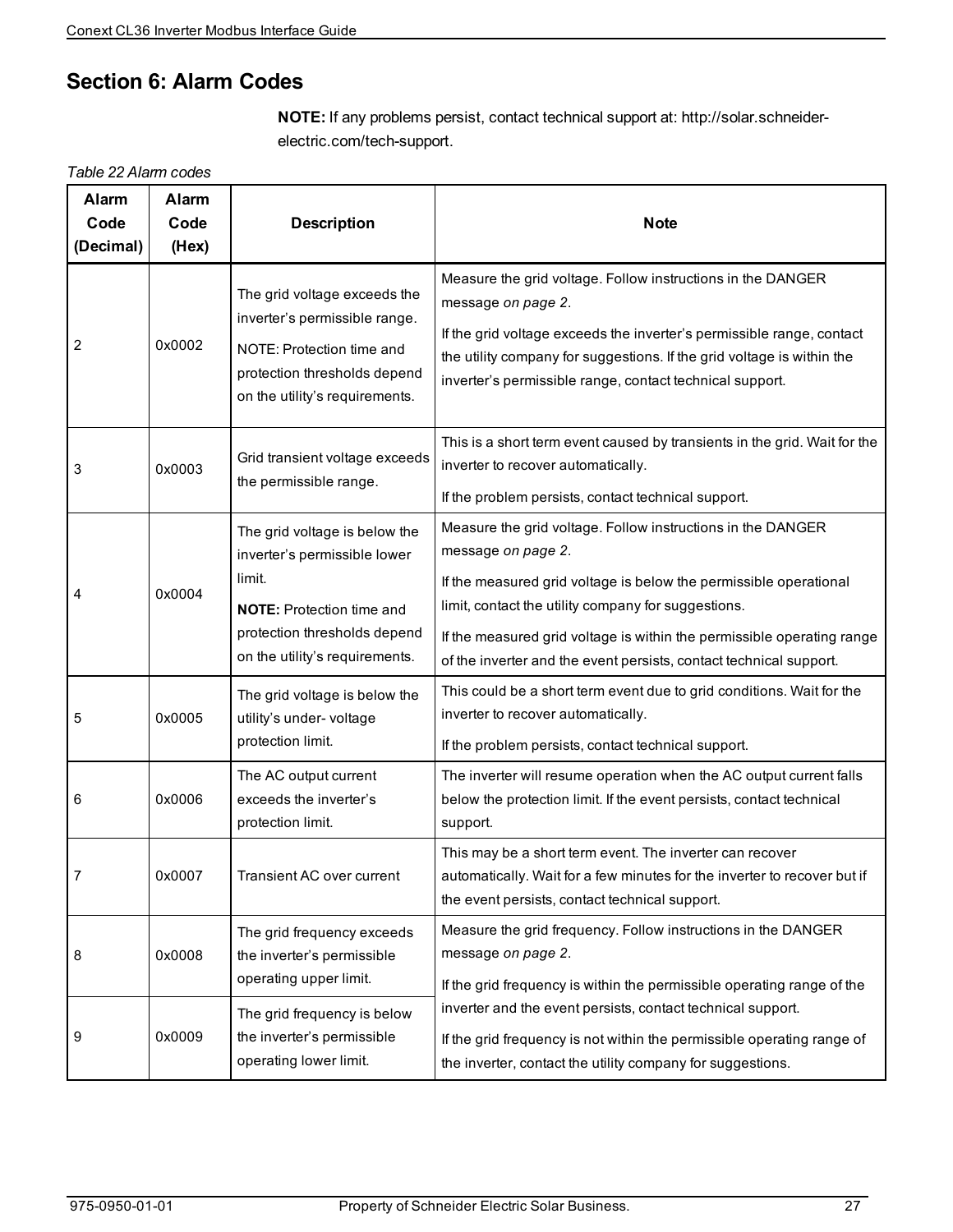| Alarm<br>Code<br>(Decimal) | Alarm<br>Code<br>(Hex)                                   | <b>Description</b>                                                                                                                                                          | <b>Note</b>                                                                                                                                                                            |
|----------------------------|----------------------------------------------------------|-----------------------------------------------------------------------------------------------------------------------------------------------------------------------------|----------------------------------------------------------------------------------------------------------------------------------------------------------------------------------------|
|                            |                                                          |                                                                                                                                                                             | Check whether the AC breaker at the AC combiner box is turned ON.                                                                                                                      |
|                            |                                                          |                                                                                                                                                                             | Check whether the inverter's AC disconnect switch is turned ON.                                                                                                                        |
| 10                         | 0x000A                                                   | Islanding                                                                                                                                                                   | Measure the grid voltage at the AC Connection to the Inverter. Follow<br>instructions in the DANGER message on page 2.                                                                 |
|                            |                                                          |                                                                                                                                                                             | Check whether AC cables are all properly connected.                                                                                                                                    |
|                            |                                                          |                                                                                                                                                                             | Check whether the grid is in service.                                                                                                                                                  |
|                            |                                                          |                                                                                                                                                                             | If the problem persists, contact technical support.                                                                                                                                    |
| 11                         | 0x000B                                                   | The DC component of the AC<br>current exceeds the inverter's<br>limit.                                                                                                      | This may be a short term event. The inverter can recover<br>automatically. Wait for a few minutes for the inverter to recover but if<br>the event persists, contact technical support. |
| 12                         | Residual current leakage<br>0x000C                       |                                                                                                                                                                             | Check whether the insulation is low on the PV array or a higher<br>leakage current in the inverter.                                                                                    |
|                            |                                                          | detected is high.                                                                                                                                                           | If the problem persists, contact technical support.                                                                                                                                    |
| 0x000D<br>13               | A grid condition event is<br>detected that is outside of | This condition may occur when grid voltage exceeds or falls below<br>the inverter's permissible operating range. Contact the utility<br>company for suggestions.            |                                                                                                                                                                                        |
|                            |                                                          | normal operations.                                                                                                                                                          | The inverter can recover automatically. Wait for a few minutes for the<br>inverter to recover but if the event persists, contact technical support.                                    |
| 14                         | Average grid over-voltage (10<br>0x000E                  | This condition occurs when grid voltage exceeds the inverter's<br>permissible operating limit for an average of 10 minutes. Contact the<br>utility company for suggestions. |                                                                                                                                                                                        |
|                            |                                                          | minutes)                                                                                                                                                                    | The inverter can recover automatically. Wait for a few minutes for the<br>inverter to recover but if the event persists, contact technical support.                                    |
| 15                         | 0x000F                                                   | Grid impedance exceeds                                                                                                                                                      | Verify that the type and size of AC cables as well as transformer<br>impedance are specified according to the Conext CL36 Solution<br>Guides or local electrical regulations.          |
|                            |                                                          | inverter's limit.                                                                                                                                                           | Wait for the inverter to recover automatically.                                                                                                                                        |
|                            |                                                          |                                                                                                                                                                             | If the problem persists, contact technical support.                                                                                                                                    |
| 16                         | 0x0010                                                   | AC output overload                                                                                                                                                          | Wait for the inverter to recover automatically.                                                                                                                                        |
|                            |                                                          |                                                                                                                                                                             | If the problem persists, contact technical support.                                                                                                                                    |
| 17                         | 0x0011                                                   | Grid voltage imbalance                                                                                                                                                      | Wait for the inverter to recover automatically. Test the grid voltage to<br>confirm the imbalance.                                                                                     |
|                            |                                                          |                                                                                                                                                                             | If the problem persists, contact technical support.                                                                                                                                    |
| 19                         | 0x0013                                                   | High transient DC bus voltage                                                                                                                                               | Wait for the inverter to recover automatically.                                                                                                                                        |
|                            |                                                          | If the problem persists, contact technical support.                                                                                                                         |                                                                                                                                                                                        |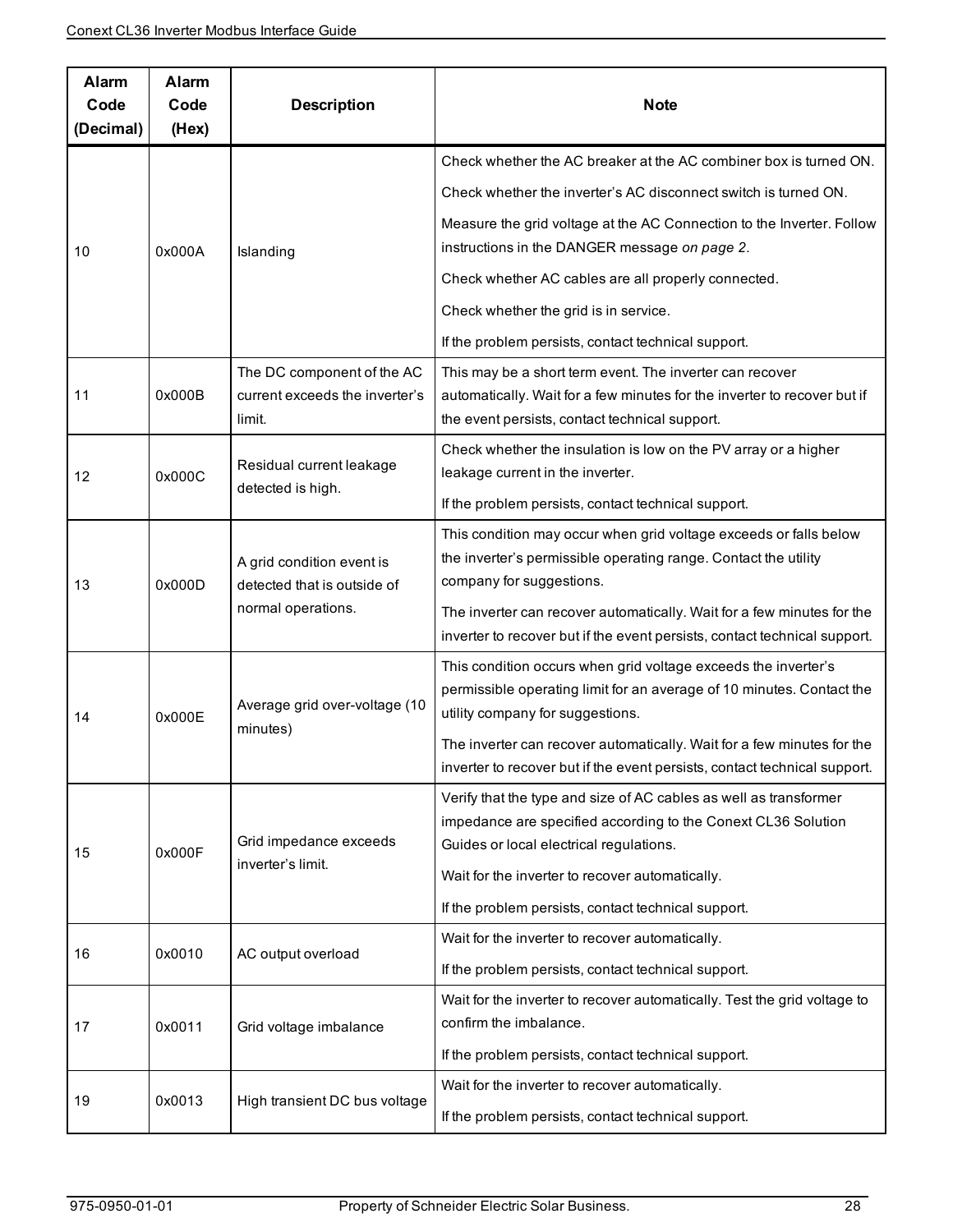| Alarm<br>Code<br>(Decimal) | Alarm<br>Code<br>(Hex)           | <b>Description</b>                                               | <b>Note</b>                                                                                                                                                                                                          |
|----------------------------|----------------------------------|------------------------------------------------------------------|----------------------------------------------------------------------------------------------------------------------------------------------------------------------------------------------------------------------|
|                            | 0x0014                           |                                                                  | Wait for the inverter to recover automatically.                                                                                                                                                                      |
| 20                         |                                  | High DC bus voltage                                              | If the problem persists, contact technical support.                                                                                                                                                                  |
| 21                         | 0x0015                           | PV input over current                                            | Check the PV configuration and connection.                                                                                                                                                                           |
|                            |                                  |                                                                  | If the problem persists, contact technical support.                                                                                                                                                                  |
| 22                         | 0x0016                           | Over current protection                                          | If the grid or PV current is within the permissible operating range of<br>the inverter and the event persists, contact technical support.                                                                            |
| 23                         | 0x0017                           | PV configuration mode has<br>changed during normal<br>operation. | Check the PV configuration. Restart the inverter.                                                                                                                                                                    |
| 24                         | 0x0018                           | Voltage imbalance at neutral                                     | Wait for the inverter to recover automatically when the deviation falls<br>within the permissible range.                                                                                                             |
|                            |                                  | point                                                            | If the problem persists, contact technical support.                                                                                                                                                                  |
| 25                         | Transient unbalance of<br>0x0019 |                                                                  | Wait for the inverter to recover automatically when the deviation falls<br>within the permissible range.                                                                                                             |
|                            |                                  | voltage neutral point                                            | If the problem persists, contact technical support.                                                                                                                                                                  |
|                            |                                  |                                                                  | Wait for the inverter to recover automatically.                                                                                                                                                                      |
| 26                         | 0x001A                           | Bus voltage is fluctuating.                                      | If the problem persists, contact technical support.                                                                                                                                                                  |
| 28                         | 0x001C                           | PV reverse connection is<br>detected.                            | Check that the PV cables are connected from the PV source to the<br>inverter's PV terminals with the correct polarity.                                                                                               |
|                            |                                  | Clamp capacitance over-                                          | Wait for the inverter to recover automatically.                                                                                                                                                                      |
| 30                         | 0x001E                           | voltage event is detected.                                       | If the problem persists, contact technical support.                                                                                                                                                                  |
|                            | 0x001F                           | Clamp capacitance under-                                         | Wait for the inverter to recover automatically.                                                                                                                                                                      |
| 31                         |                                  | voltage event is detected.                                       | If the problem persists, contact technical support.                                                                                                                                                                  |
| 32                         | 0x0020                           | Clamp capacitance imbalance                                      | Wait for the inverter to recover automatically.                                                                                                                                                                      |
|                            |                                  | event is detected.                                               | If the problem persists, contact technical support.                                                                                                                                                                  |
|                            |                                  | Clamp capacitance pre-                                           | Wait for the inverter to recover automatically.                                                                                                                                                                      |
| 33                         | 0x0021                           | charge ground fault is<br>detected                               | If the problem persists, contact technical support.                                                                                                                                                                  |
|                            |                                  |                                                                  | Verify that the DC input power is not greater than the DC:AC ratio of<br>1.5. If it is, then reduce DC input power.                                                                                                  |
| 36                         | 0x0024                           | Module temperature is too<br>high.                               | Check whether the inverter is directly placed under the sun and<br>intense sun exposure is causing the inverter's module temperature to<br>rise. Install a proper shade to shield the inverter from direct sunlight. |
|                            |                                  |                                                                  | If the problem persists, contact technical support.                                                                                                                                                                  |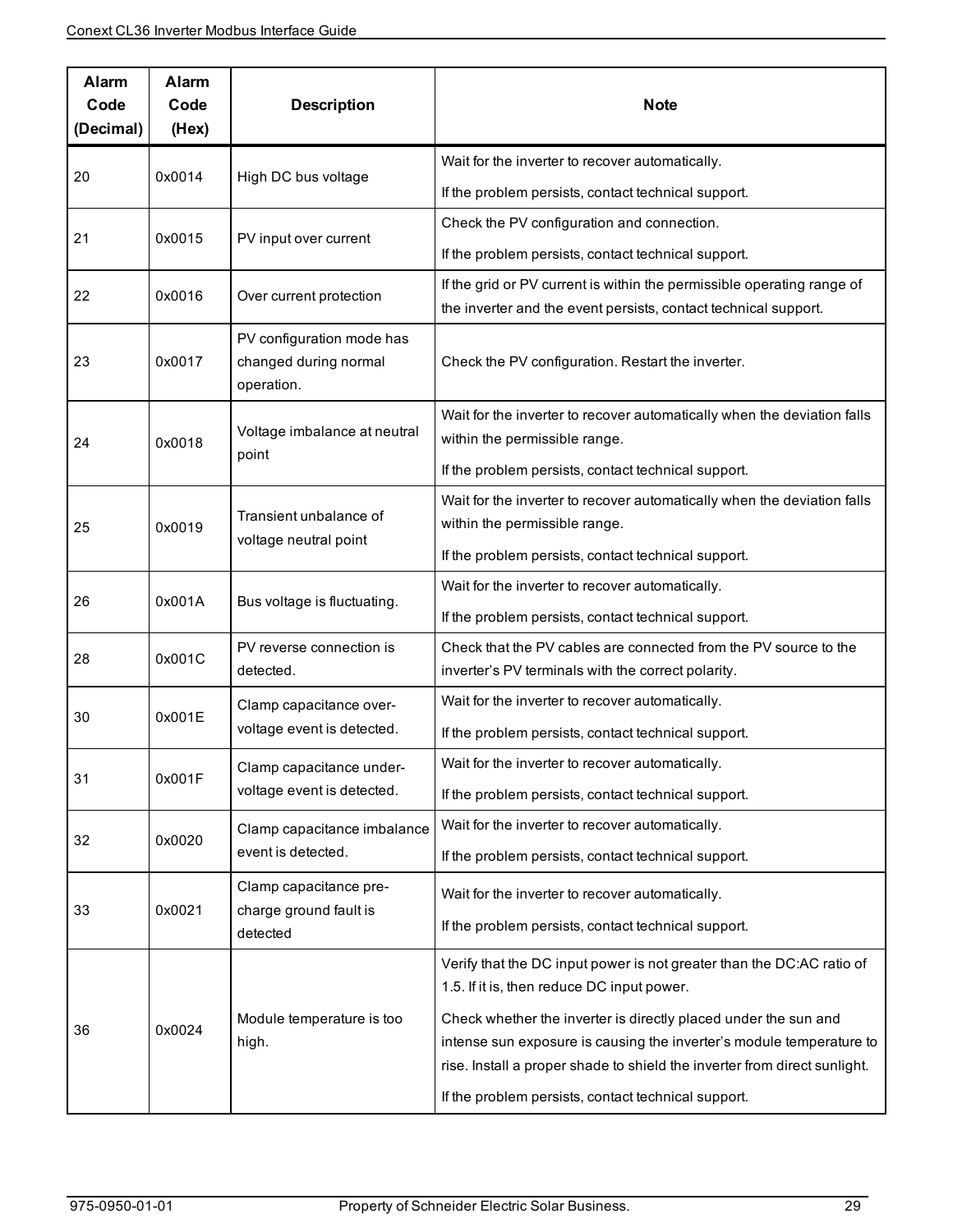| Alarm<br>Code<br>(Decimal) | Alarm<br>Code<br>(Hex) | <b>Description</b>                                                    | <b>Note</b>                                                                                                                                                                                                                                 |
|----------------------------|------------------------|-----------------------------------------------------------------------|---------------------------------------------------------------------------------------------------------------------------------------------------------------------------------------------------------------------------------------------|
| 37                         | 0x0025                 | Internal ambient temperature<br>is too high.                          | Check the functionality of the fans. Replace any broken fan if<br>necessary.                                                                                                                                                                |
|                            |                        |                                                                       | Clean the air outlet grates. If the problem persists, contact technical<br>support.                                                                                                                                                         |
| 38                         | 0x0026                 | Line tie relay contacts have<br>welded or are open.                   | Wait for the inverter to recover automatically.<br>If the problem persists, contact technical support.                                                                                                                                      |
| 39                         | 0x0027                 | Inverter insulation resistance<br>event (ISO-fit)                     | Wait for the inverter to recover automatically. Test for insulation<br>damages in the wiring.<br>If the problem persists, contact technical support.                                                                                        |
| 40                         | 0x0028                 | AC (or DC) over-current or DC<br>over- voltage event is<br>detected.  | Wait for the inverter to recover automatically.<br>If the problem persists, contact technical support.                                                                                                                                      |
| 41                         | 0x0029                 | Current leakage sampling<br>channel event                             | Wait for the inverter to recover automatically.<br>If the problem persists, contact technical support.                                                                                                                                      |
| 42                         | 0x002A                 | AC current imbalance                                                  | Wait for the inverter to recover automatically.<br>If the problem persists, contact technical support.                                                                                                                                      |
| 43                         | 0x002B                 | The ambient temperature falls<br>below - 25 °C (-13 °F)               | Stop operating the inverter and disconnect it from all power sources.<br>Wait for the ambient temperature to rise within the permissible<br>operating range and then restart the inverter.                                                  |
| 44                         | 0x002C                 | DC/AC inversion circuit event                                         | Wait for the inverter to recover automatically.<br>If the problem persists, contact technical support.                                                                                                                                      |
| 47                         | 0x002F                 | PV configuration mode set on<br>the HMI does not match the<br>design. | Disconnect the inverter from all power sources.<br>See the Conext CL36 Owner's Guide (document number: 975-0811-<br>01-01 for more information under PV Array Connection to reconnect<br>the PV strings and reselect PV configuration mode. |
| 48                         | 0x0030                 | Phase-R current sampling<br>channel event                             | Wait for the inverter to recover automatically.<br>If the problem persists, contact technical support.                                                                                                                                      |
| 49                         | 0x0031                 | Phase-S current sampling<br>channel event                             | Wait for the inverter to recover automatically.<br>If the problem persists, contact technical support.                                                                                                                                      |
| 50                         | 0x0032                 | Phase-T current sampling<br>channel event                             | Wait for the inverter to recover automatically.<br>If the problem persists, contact technical support.                                                                                                                                      |
| 51                         | 0x0033                 | Hardware over voltage or over<br>current protection                   | Refer to the Conext CL36 Owner's Guide (document number: 975-<br>0811-01-01 for more information.                                                                                                                                           |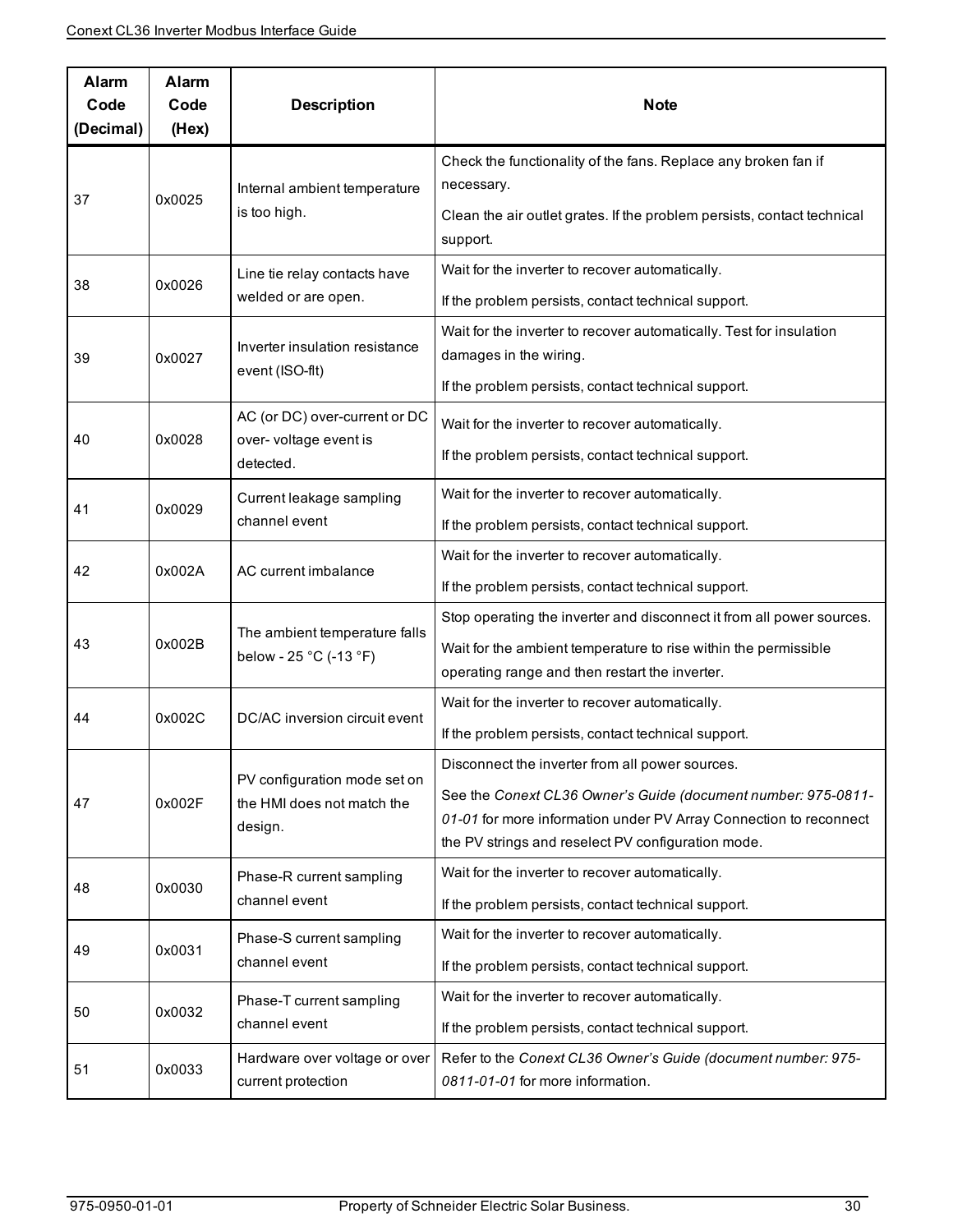| Alarm<br>Code<br>(Decimal) | Alarm<br>Code<br>(Hex) | <b>Description</b>                                              | <b>Note</b>                                                                                                                                                 |
|----------------------------|------------------------|-----------------------------------------------------------------|-------------------------------------------------------------------------------------------------------------------------------------------------------------|
| 53                         | 0x0035                 | Grid voltage redundancy<br>event is detected.                   | Measure the grid voltage. Follow instructions in the DANGER<br>message on page 2.                                                                           |
|                            |                        |                                                                 | If the measured grid voltage exceeds the permissible operational<br>limit, contact the utility company for suggestions.                                     |
|                            |                        |                                                                 | If the problem persists, contact technical support.                                                                                                         |
| 54                         | 0x0036                 | Grid frequency redundancy<br>event is detected.                 | Measure the grid frequency. Follow instructions in the DANGER<br>message on page 2.                                                                         |
|                            |                        |                                                                 | If the grid frequency exceeds the inverter's permissible range, contact<br>the utility company for suggestions.                                             |
|                            |                        |                                                                 | If the problem persists but the grid frequency is within the inverter's<br>permissible range, contact technical support.                                    |
|                            |                        | Inverter insulation resistance<br>redundancy event is detected. | Wait for the inverter to recover automatically.                                                                                                             |
| 55                         | 0x0037                 |                                                                 | If the problem persists, contact technical support.                                                                                                         |
|                            |                        | Inverter leakage current<br>redundancy event is detected.       | Check if there is a ground fault at the PV string.                                                                                                          |
| 56                         | 0x0038                 |                                                                 | If the problem persists, contact technical support.                                                                                                         |
|                            | 0x003B                 | Main DSP communication<br>redundancy event is detected.         | Wait for the inverter to recover automatically.                                                                                                             |
| 59                         |                        |                                                                 | If the problem persists, contact technical support.                                                                                                         |
| 60                         | 0x003C                 | Main DSP data comparison<br>event is detected.                  | Wait for the inverter to recover automatically.                                                                                                             |
|                            |                        |                                                                 | If the problem persists, contact technical support.                                                                                                         |
|                            | 0x0046                 | Fan event                                                       | Stop operating the inverter by disconnecting it from all power sources.                                                                                     |
| 70                         |                        |                                                                 | Remove and replace the fan. See the Conext CL36 Owner's Guide                                                                                               |
|                            |                        |                                                                 | (document number: 975-0811-01-01 for more information.                                                                                                      |
|                            |                        |                                                                 | To know which fan is affected, refer to the fan operation status in the<br>HMI.                                                                             |
|                            |                        |                                                                 | If the problem persists, contact technical support.                                                                                                         |
| 71                         | 0x0047                 | AC side SPD event                                               | For AC SPD, contact technical support.                                                                                                                      |
| 72                         | 0x0048                 | DC side SPD event                                               | For DC SPD, see the Conext CL36 Owner's Guide (document<br>number: 975-0811-01-01 for more information.                                                     |
| 74                         | 0x004A                 | Communication event                                             | An event has occurred in the internal communication of the inverter.                                                                                        |
|                            |                        |                                                                 | However, the inverter continues feeding into the grid.                                                                                                      |
|                            |                        |                                                                 | If the problem persists, contact technical support.                                                                                                         |
| 75                         | 0x004B                 | Solar irradiation is not<br>sufficient for inverter operation   | Wait for sufficient sunlight.<br>If this event recurs when irradiation is sufficient, check the PV system<br>design and adjust the connection of PV inputs. |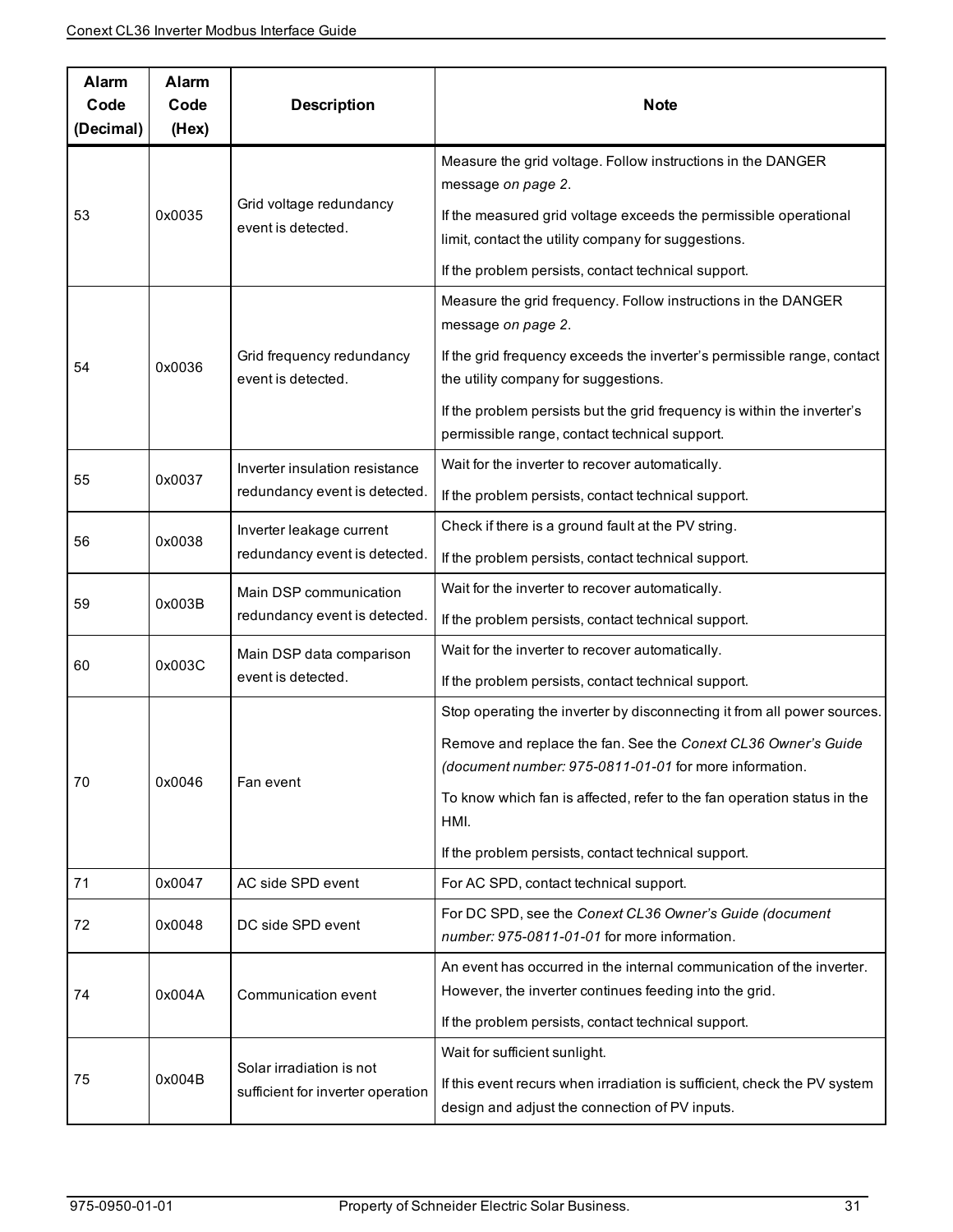| <b>Alarm</b><br>Code<br>(Decimal) | <b>Alarm</b><br>Code<br>(Hex) | <b>Description</b>     | <b>Note</b>                                                                                                                                                                                                                                                                  |
|-----------------------------------|-------------------------------|------------------------|------------------------------------------------------------------------------------------------------------------------------------------------------------------------------------------------------------------------------------------------------------------------------|
| 76                                | 0x004C                        | PV overload condition  | Check the PV system design and adjust the connection of PV inputs.                                                                                                                                                                                                           |
| 78                                | 0x004E                        | PV power event warning | Check the PV input terminals for loose connections. Tighten the<br>connections according to torque specifications found in the Conext<br>CL36 Owner's Guide (document number: 975-0811-01-01 for more<br>information.<br>If the problem persists, contact technical support. |